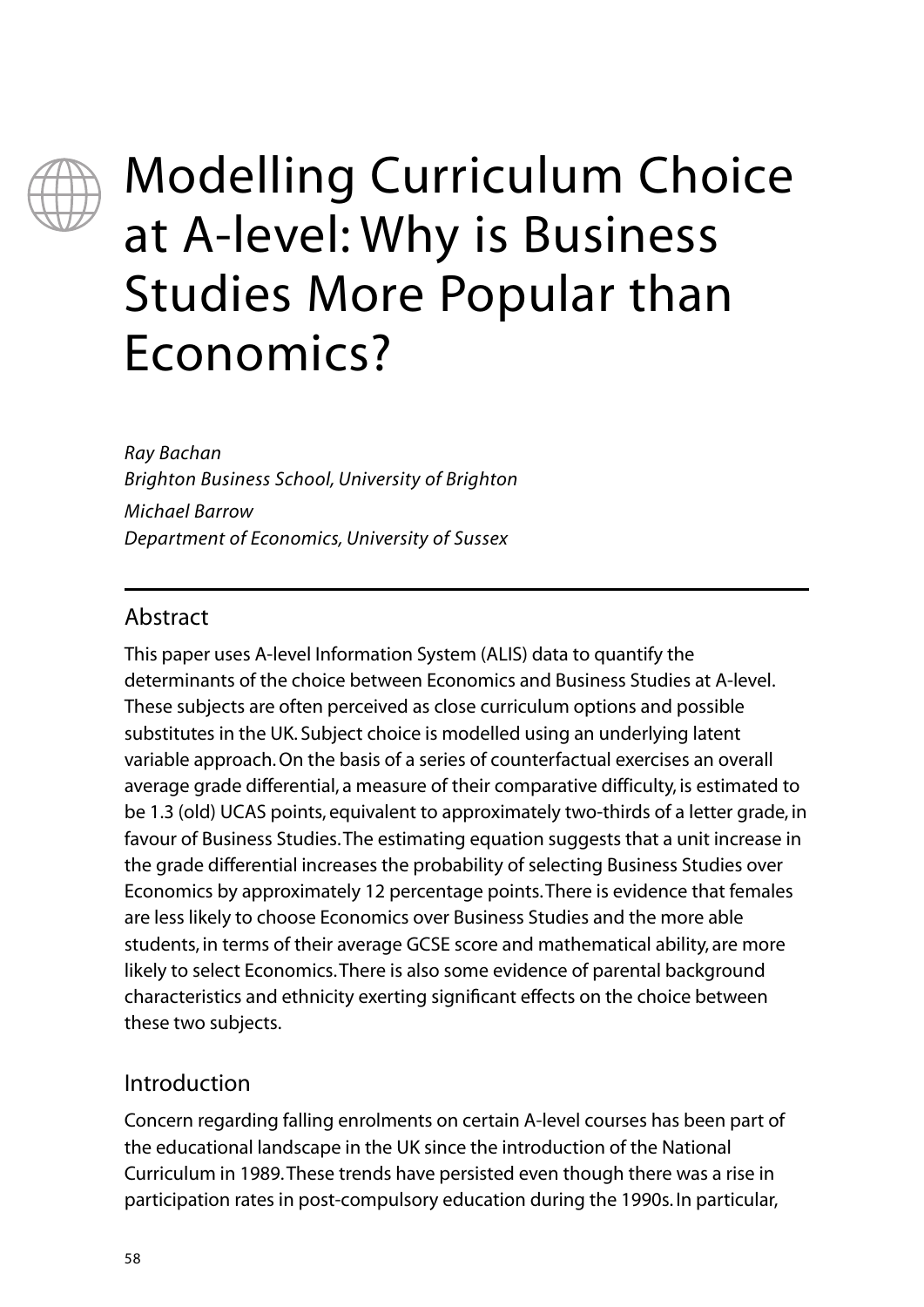declining enrolments in the 'hard' mathematics/science-orientated A-level subjects and languages have been highlighted as particular areas for concern (Dearing,1996; Fitz-Gibbon, 1999).The introduction of the Advanced Subsidiary (AS) and the Advanced (AS+A2) qualifications in England and Wales in September 2000 was anticipated to help reverse these unfavourable patterns of enrolments, particularly in the area of mathematics/science and languages.The new examination offers students greater choice and flexibility regarding A-level options particularly in their first year of study.1 Indeed, the Royal Society (2005) has recently reported that there have been some modest improvements in A-level enrolments in Chemistry and Mathematics but stress that enrolments in mathematics/sciencerelated A-level options are still relatively low compared to their levels in the early 1990s. However, the new examination has not helped some A-level options, such as modern languages, to recover from the fall in enrolments witnessed in the 1990s.

Despite this concern, there has been relatively little systematic examination of the cause of these observed trends, particularly for A-level subjects outside curriculum areas such as languages and mathematics/science.

A primary motivation for this research is to address this gap in the literature by focusing on two A-level subjects that have witnessed opposite fortunes in enrolment patterns in recent times: Economics and Business Studies.These subjects are often cited as closely related A-level options, and provide examples of a 'difficult' and a 'less challenging' course of study.We analyse factors that can potentially influence the choice between Economics and Business Studies in one particular year using a large dataset, and in so doing develop an econometric methodology that can be employed to address concerns regarding the choice between any two curriculum options.The quantification of the determinants of such choices should enhance understanding of the trends in A-level enrolment noted above.

Research into A-level subject choice has identified several factors that influence the choice of subject. These include: the previous study of the subject; the student's perception of the subject's challenging nature; the likelihood of passing or failing; the interest/enjoyment value of the subject (particularly evident amongst female students); the type of school (i.e. single sex or mixed); the complementarity between A-level subjects (particularly in the sciences); the career aspirations of the student; parental socio-economic characteristics; and the guidance a student receives at school or from parents. Ryrie (1981), Garratt (1985, 1986), McEwan, Curry and Watson (1986), Stables and Stables (1995), Gallagher, McEwan and Knipe (1997), Stables and Wikeley (1997) and Werfhorst, Sullivan and Cheung (2002) provide evidence on these issues.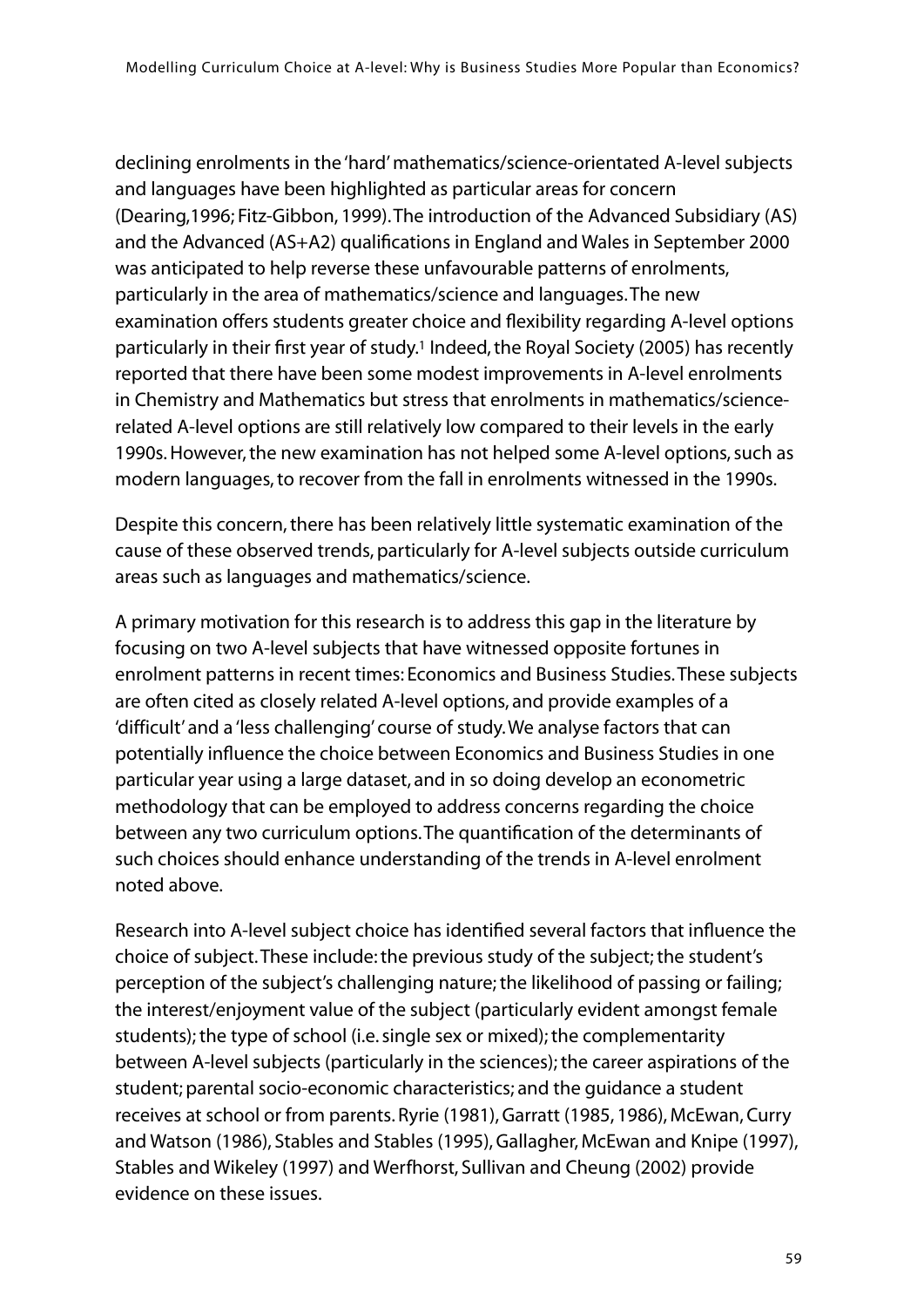#### *The case of Economics and Business Studies*

Between 1992 and 2004, the number of students entered for the full two-year Alevel examinations in Economics in England witnessed a 62% decline, whereas the numbers entered for A-level examinations in Business Studies increased by 70% over the period (see Figure A1 in the appendix). It should be noted that by 1995, the number of students sitting examinations in Business Studies rose above that of Economics for the first time.The pattern described by the data may suggest that, to some extent, students may be substituting A-level Business Studies for A-level Economics. It should also be noted that over the whole period the total number of students taking either subject fell by 18%.This may reflect a strong growth in interest in 'new' subjects offered by the wider post-16 advanced curriculum offered in the 1990s.2 Whether some of these students would have selected Economics over Business Studies if these subjects were not available is difficult to discern, but it is a possibility. Moreover, the figure also reveals that the introduction of AS and the full two-year qualifications in 2000 has had little effect on reversing declining enrolments on the full two-year Economics option.

It is against this background that concern over the declining student numbers on A-level Economics courses has been expressed by economics educators. It is argued that the perceived difficulty between these two subjects is an important factor in explaining Economic's declining enrolments and Business Studies' relative rise in popularity over the past decade.The observed trends are often taken as a reflection of a rational reaction by students to move towards the 'easier' Business Studies and away from the 'harder' Economics (Ashworth and Evans, 2000, 2001; Bachan and Reilly, 2003; Reilly and Bachan, 2005).

Few studies have attempted to explicitly model the choice of Economics over other curriculum options at A-level.The econometric work by Ashworth and Evans (2001) is a notable exception.They find evidence that mathematical ability, prior study of Economics, under achievement in Economics and certain features of the classroom environment are important factors influencing the decision to select Economics at A-level.

The econometric methodology adopted in this paper allows for the control of a variety of individual, family and school characteristics that are assumed,*a priori*, to influence a student's choice between A-level Business Studies and Economics, in one particular year. A measure that standardises comparative subject 'difficulty' between the comparator subjects is constructed and enters the analysis as an additional regressor in the choice equation.The inclusion of this variable allows for the possible impact that comparative 'difficulty' has on the probability of choosing one subject over another.This measure of difficulty varies by student, so may be better thought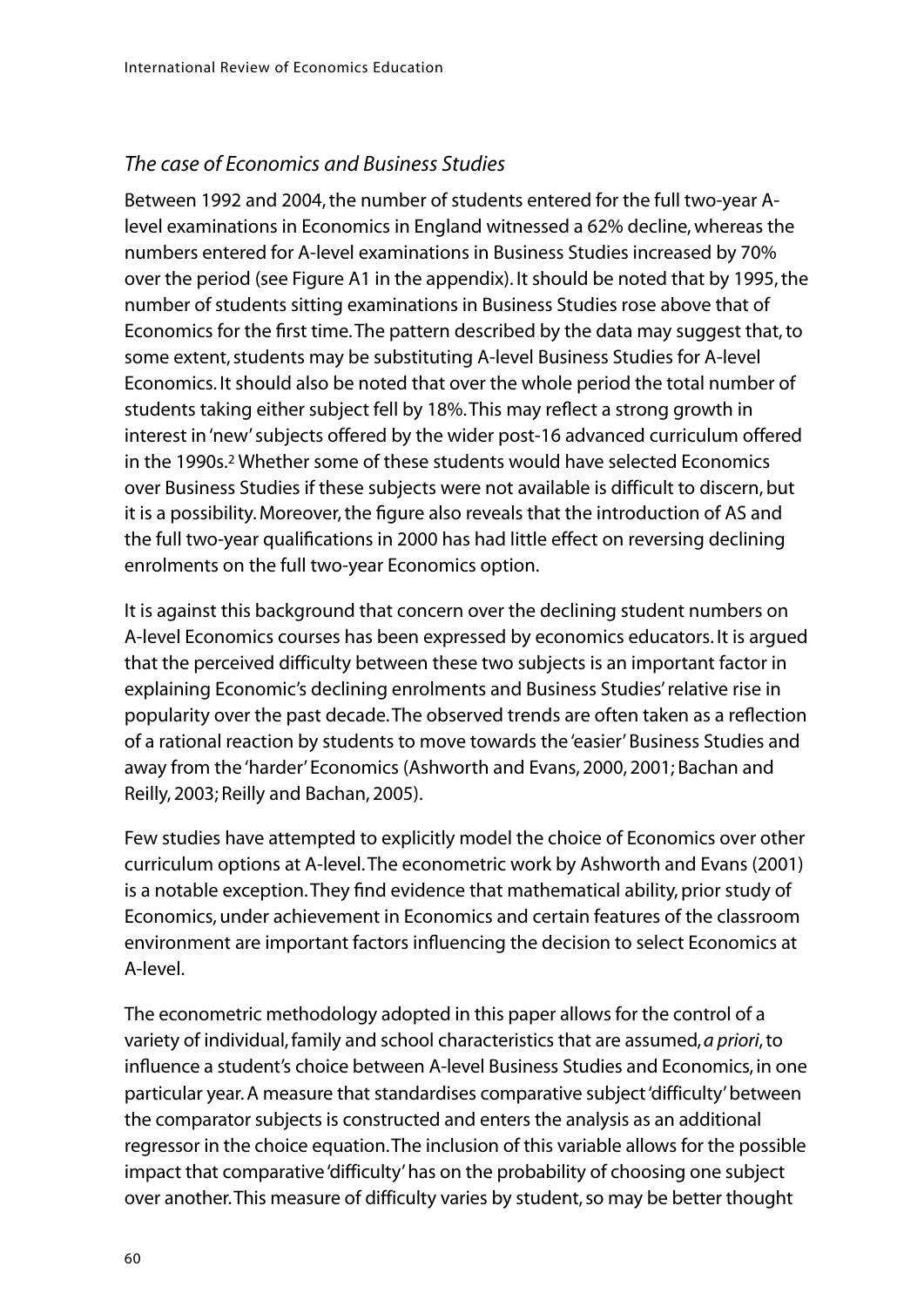of as the student's 'aptitude' for the subject.The average of this measure then gives an estimate of the greater difficulty of one subject over the other.

The structure of this paper is as follows.The next section describes the dataset used in the analysis then the following section contains a description of the econometric methodology employed.The penultimate section reports the empirical results and a final section provides a summary of the conclusions.

# Data used in the analysis

The data used are obtained from the ALIS Project administered at the Curriculum, Evaluation and Management Centre (CEM Centre) at Durham University.The specific data employed in this study are based on performance in the 1998 examinations by a sample of Economics and Business Studies candidates and the information they provided on their personal and family characteristics during their first term of a two-year course of study.The sample consists of students aged 16–19 years who completed two or more A-levels (excluding General Studies). Once allowance is made for missing values, 2,052 and 3,453 usable observations are available for Economics and Business Studies respectively.

The set of independent variables used and summary statistics are reported in Table A1 of the appendix.They include a measure of A-level performance, prior attainment (average GCSE score3), gender, ethnicity, school-type, parental characteristics, examination board, other A-levels studied, the student's desired occupation and attitudes to the subject. It is important to note that for reasons of confidentiality, the data are limited in a number of important respects. It is not possible to identify either schools or colleges by their names or postcodes and therefore not possible to assign certain factors (e.g. location, funding, staff/pupil ratios, numbers on roll, teacher or class characteristics) to the individual level data used here. In addition, it did not prove possible to identify prior attainment in either GCSE Economics or Business Studies (if taken) for the sample of students.The data set employed in this study has been fully described elsewhere (Reilly and Bachan, 2005). For convenience it may be instructive to briefly examine some of the key characteristics of the data set that relate to its current use.

The sample of Economics candidates appear better qualified than their Business Studies counterparts using average GCSE performance measures. A significantly higher proportion of Economics candidates achieved A/A\* grades in Mathematics GCSE relative to Business Studies (40% v. 16%), with smaller proportions obtaining a grade C or below (20% v. 45%). In terms of A-level performance, almost twice the proportion of Economics candidates secure an A-grade in comparison to their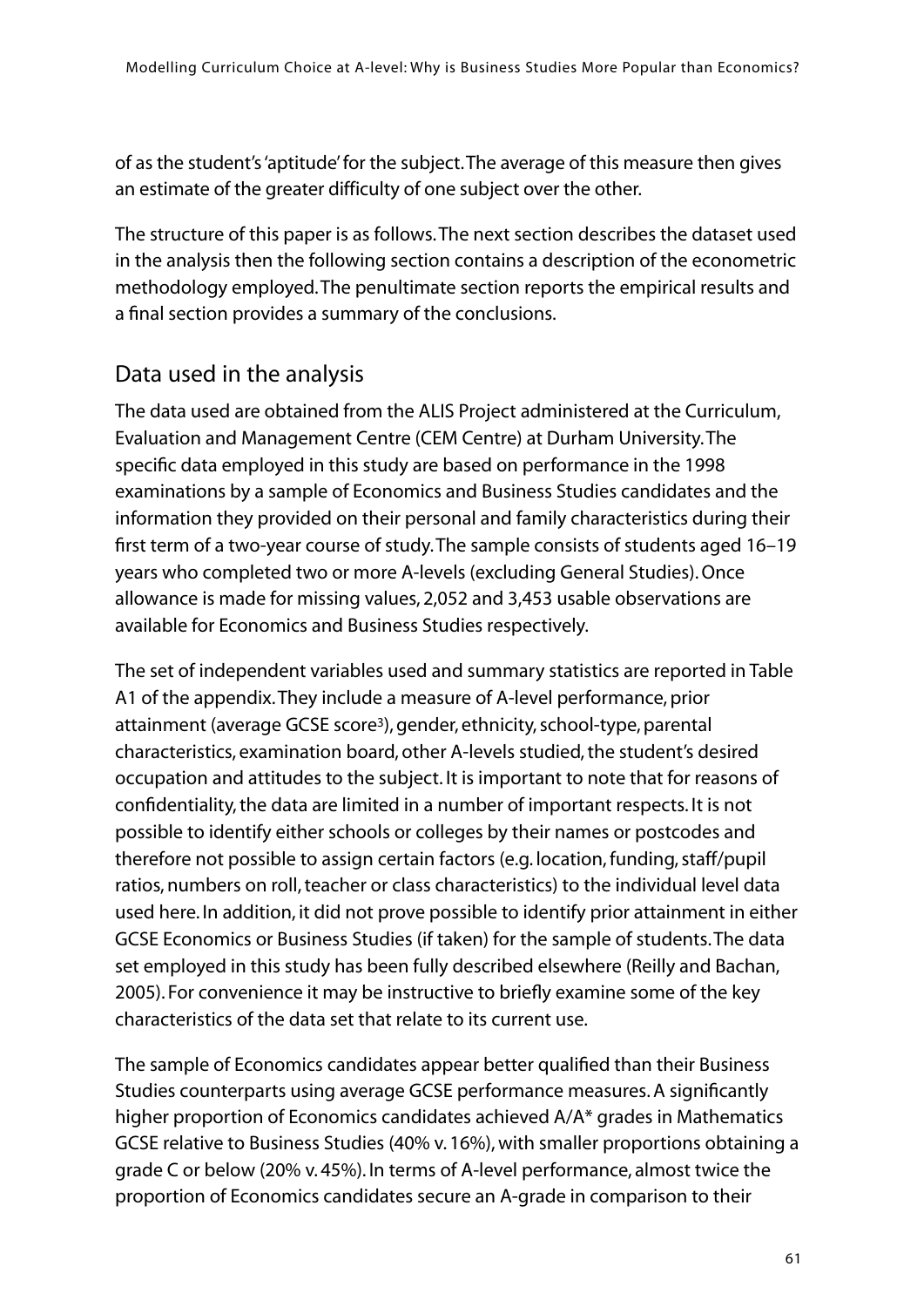Business Studies counterparts but a higher proportion also fail. Economics thus presents a greater spread of grades than does Business Studies.

The gender balance for Business Studies is relatively even.The Economics sample has a slight male dominance, but the proportion of female candidates studying Economics in this sample appears on the high side compared to national estimates for this particular year (DfEE, 1999).

The parents of students studying A-level Economics are more highly represented in the professional job classifications than the parents of those studying Business Studies, whilst the parents of Business Studies students are more represented in the skilled and unskilled classification (see notes to Table A1 in the appendix for the definition of each job category). In terms of parental educational background those students studying Economics have parents educated to a higher level. However, there appear to be few significant differences in terms of parental employment status.

A greater proportion of Economics students tend to find it 'more difficult to get down to work' than those studying Business Studies, perhaps reflecting the more practical nature of the latter subject. But they do appear to think about the subject more than their Business Studies counterparts, perhaps suggesting greater interest in the subject content. It is also interesting to note the higher aspirations of Economics students, with a higher proportion wanting to be employed in the highest professional category, and a greater proportion of Business Studies students wanting to be employed in the lower professional and skilled job categories.

The ethnic mix of those studying A-level Economics is slightly more varied than for the sample of Business Studies candidates. It is worth noting that a high proportion of Economics candidates complement their study of Economics with the study of Mathematics and/or Physics at A-level.

# Methodology

The sample of students in this study have either taken a course in A-level Economics or Business Studies but not both. Subject choice is then modelled in two stages. First, a performance equation is estimated which provides predictions of how each student would perform in each subject.The difference between a student's predicted performance in the two subjects gives an estimate of the student's aptitude for the subjects and hence of their relative difficulty. In the second stage, this predicted difference is used as an explanatory variable in a subject choice equation, with the prior hypothesis that a student's greater aptitude for a subject will make them more likely to choose to study that subject.The first stage of the analysis borrows the methodology employed by Reilly and Bachan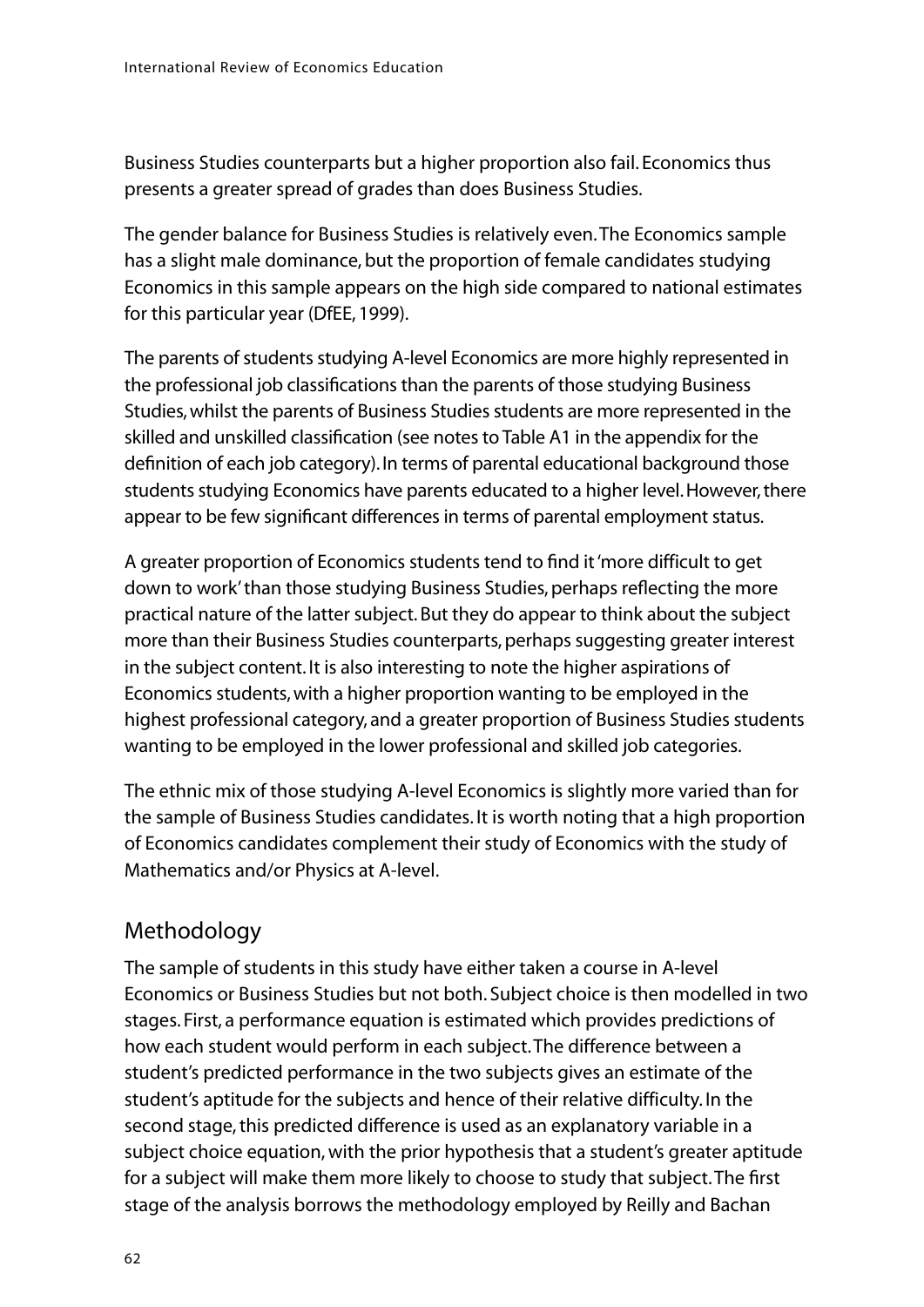(2005) to model student performance in Economics and Business Studies and the estimated equation is virtually identical to theirs.The real focus of this paper is the second stage – the subject choice equation.

Given the ordinal nature of the final grade classifications at A-level the first stage of the analysis employs an ordered probit equation (one for each subject) where the observable ordinal variable, y, is coded 0, 1, 2, 3, 4, 5 on the basis of A-level performance (i.e.  $0 = N/U$  grade,  $1 = E$ ,  $2 = D$ ,..., and  $5 = A$ ). A full list of the explanatory variables in this model is shown in Table A2 in the appendix. Full details of the methodology utilised to estimate this equation are given in Reilly and Bachan (2005).

We then simulate how the full sample of students would have performed if they had *all* chosen to study Economics, using the estimated coefficients and threshold parameters θ from the Economics performance equation.This counterfactual can be expressed as:

$$
Prob[Economics_{\mathbf{i}} = \mathbf{j}] = \Phi(\theta_j^E - X_j^{\prime} \beta^E) - \Phi(\theta_{j-1}^E - X_j^{\prime} \beta^E) \qquad (\mathbf{j} = 1, \dots, \mathbf{J})
$$
 [1]

where j indexes the grade categories and i indexes students).A further simulation is performed to estimate the performance of all students were they to take the Business Studies course.This uses the coefficients and thresholds from the Business Studies performance equation and can be expressed as:

$$
Prob[Economics_{\mathbf{i}} = \mathbf{j}] = \Phi(\theta_{j}^{B} - X_{j}\beta^{B}) - \Phi(\theta_{j-1}^{B} - X_{j}\beta^{B}) \qquad (\mathbf{j} = 1, \dots, J)
$$
 [2]

On the basis of the predicted grade probabilities resulting from expressions [1] and [2], an expected UCAS point score is computed for both Economics and Business Studies for each individual in the sample.This weighted average is constructed using the *old* UCAS points tariff as weights.4 The differential in performance, on the counterfactual assumption that each individual in the sample took both Business Studies and Economics, can be constructed using the results from the simulations. The differential (D<sub>i</sub>) can be expressed as:

$$
\mathbf{D_i} = S_i^B - S_i^E \tag{3}
$$

where  $\mathrm{S_{i}^{B}}$ and  $\mathrm{S_{i}^{E}}$ are the predicted UCAS point scores in Business Studies and Economics respectively, and  $D_i$  can be interpreted as a measure of comparative aptitude the student has for the two subjects. A positive differential implies that a student would have performed better, in terms of the predicted UCAS points, if Business Studies were selected. Similarly, a negative grade differential implies that a student would have performed better if Economics were chosen.This differential is employed as an additional regressor in the second stage of our analysis.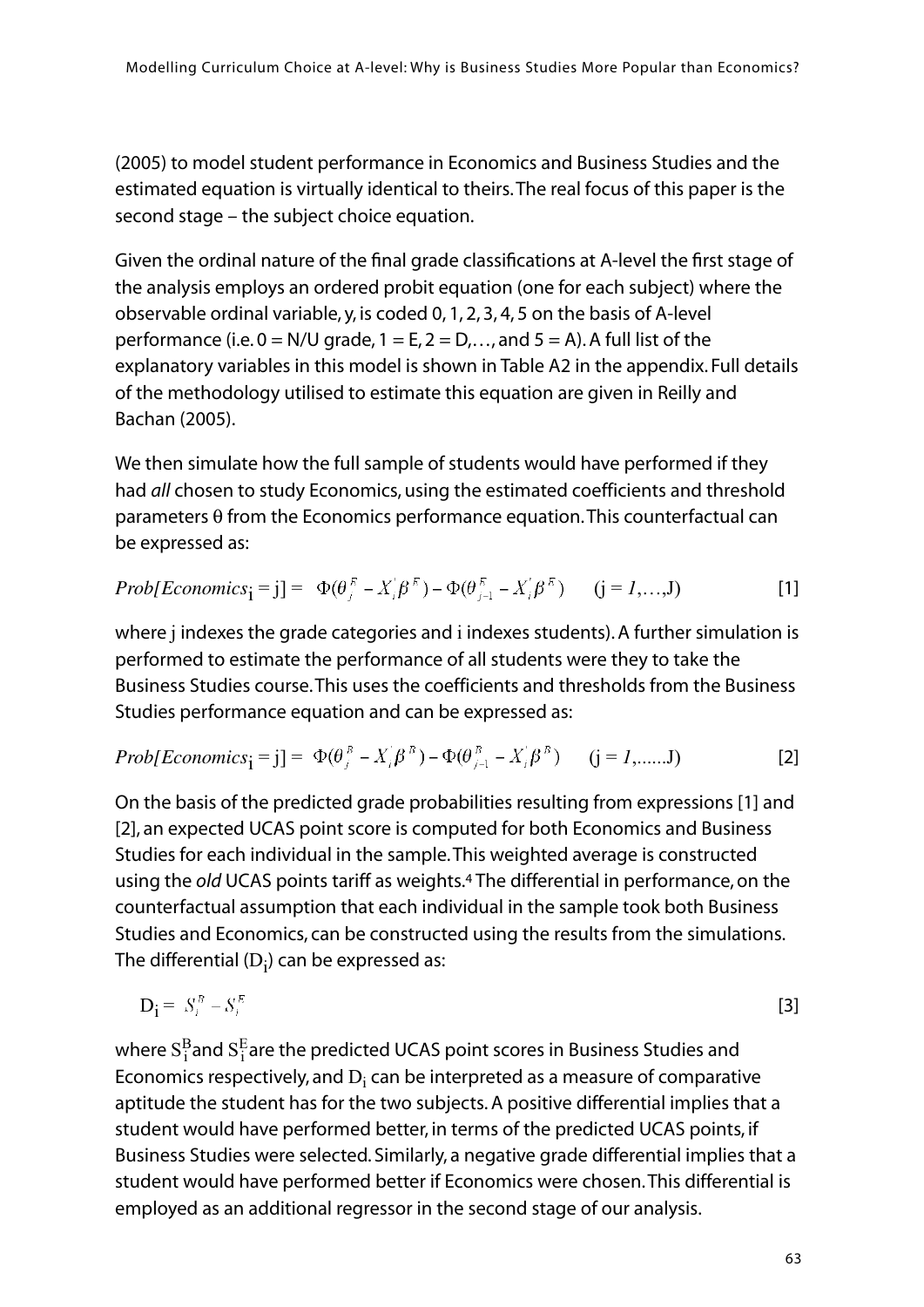As stated earlier, the primary focus of this paper is on examining the determinants of choosing between Business Studies and Economics. Of particular interest is the impact that comparative subject difficulty has on this decision. In order to explore this issue a standard probit is employed which includes the estimated grade differential as an additional explanatory variable in estimating the structural equation.This model (under standard assumptions) can be expressed as:

# $Prob(Business Studies_i = 1] = \Phi(Z_i \beta + \gamma I_i)$  [4]

where  $Z_i$  is a vector of individual characteristics influencing subject choice and  $D_i$  is the predicted grade differential.The dependent variable is a binary variable which takes on the value of 1 if Business Studies is selected and 0 if Economics is selected. The elements of Z overlap with X but are not identical since we need variable exclusions in order to identify the two equations.The variables common to the two vectors are gender, ethnic background and GCSE background.The performance equation also contains school type, examination board, other A-levels taken and student attitudinal variables (e.g.'I like tests'), which are all excluded from the subject choice equation.The latter also contains parental characteristic variables, the student's desired job characteristics and, of course, the grade differential.

The variance-covariance matrix of the choice model is corrected for heteroscedasticity of an unknown form, although it is not corrected for clustering by institution unlike the performance equation.

#### Results

As A-level performance in Economics and Business Studies is not the primary focus of this paper, the performance equations are not the subject of detailed discussion here.The estimated equations are shown in Table A2 in the appendix.These are very similar to the results in Reilly and Bachan (2005) and confirm some established findings of the importance of prior attainment, gender, examination board and school type on A-level performance.The principal difference from the result in Reilly and Bachan (2005) is the inclusion of the variables relating to the students' attitudes towards their studies. Not surprisingly, these variables do have an influence upon performance, more so in the case of Economics than Business Studies. It is interesting to note that liking lessons does not appear to influence the final grade achieved in either subject, though a positive attitude to tests and to work does help.The inclusion of these new variables makes little difference in terms of the grade predictions and the subsequent subject choice equation.We achieve very similar results if we use the same original specification of the performance equation from Reilly and Bachan (2005).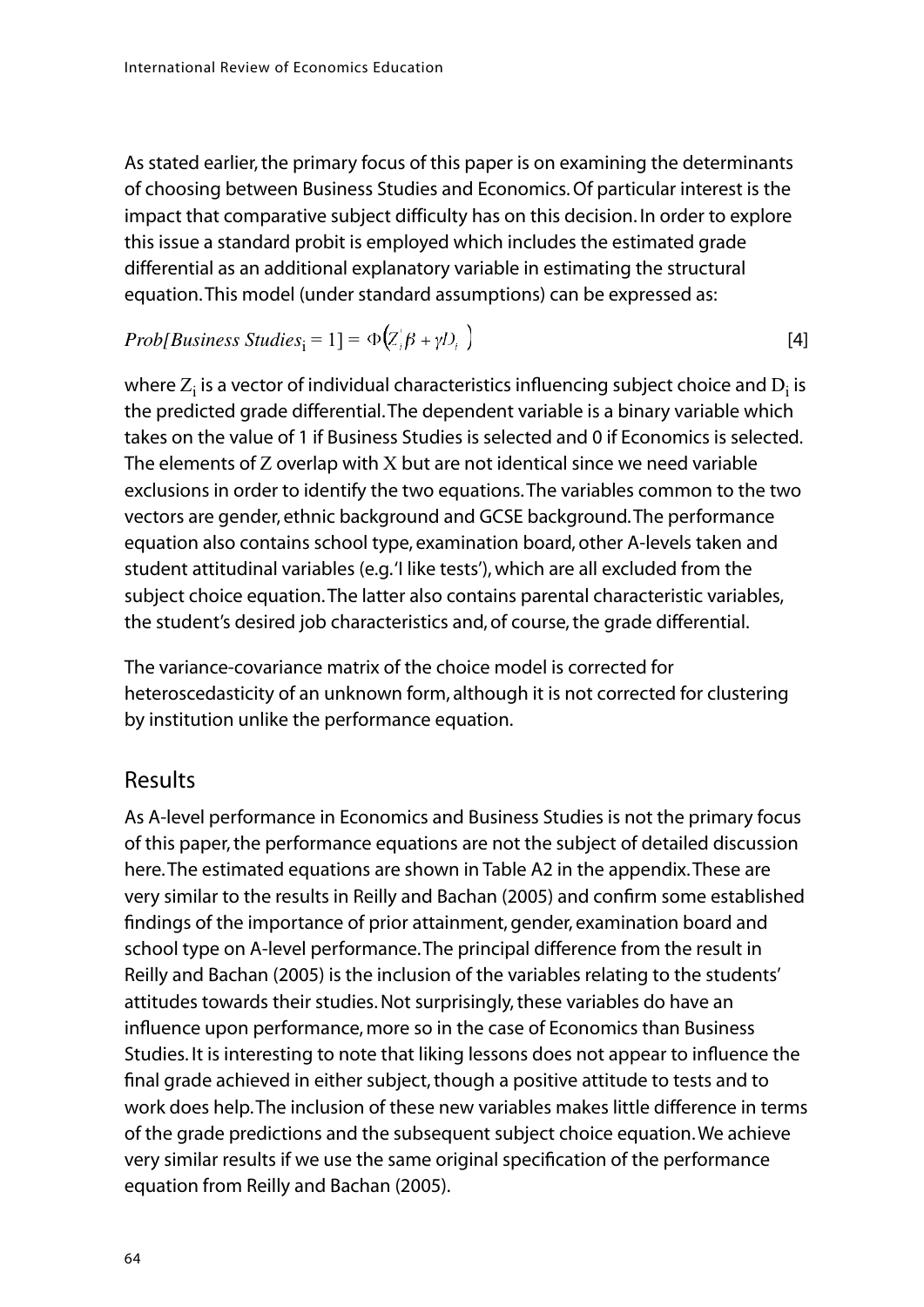The modelling technique adopted then simulates how, on average, each individual in the sample of students would have performed if they had all selected one subject over the other.The results from this counterfactual are reported in Table 1. Columns two and three of Table 1 report the actual distribution of candidates across the six grade categories and the last two columns report the results from the simulation.The actual proportion of Economics students achieving a grade A–C is about 59% and the proportion failing is 13%.The comparable figures for the Business Studies cohort are 57% and 11% respectively.The counterfactual suggests that if the Business Studies students in the sample had selected Economics the proportion gaining a grade C or better would be about 36%, substantially less than the real Economics students. Specifically, only 8% of students would have been allocated a grade A compared to 23% of Economics students who were actually allocated this grade. Moreover, on the basis of this simulation the proportion of students failing would rise from 13% to about 28% – two and a half times the

| A-level grade                       | Actual<br><b>Economics</b><br>outcome | <b>Actual Business</b><br><b>Studies</b><br>outcome | Predicted<br><b>Economics</b><br>outcome for<br><b>Business Studies</b><br>studentsa | Predicted<br><b>Business Studies</b><br>outcome for<br><b>Economics</b><br>studentsb |
|-------------------------------------|---------------------------------------|-----------------------------------------------------|--------------------------------------------------------------------------------------|--------------------------------------------------------------------------------------|
| A                                   | 0.227                                 | 0.122                                               | 0.080                                                                                | 0.231                                                                                |
| B                                   | 0.175                                 | 0.218                                               | 0.112                                                                                | 0.269                                                                                |
| C                                   | 0.192                                 | 0.229                                               | 0.170                                                                                | 0.213                                                                                |
| D                                   | 0.166                                 | 0.187                                               | 0.198                                                                                | 0.142                                                                                |
| E                                   | 0.110                                 | 0.133                                               | 0.163                                                                                | 0.084                                                                                |
| N/U                                 | 0.130                                 | 0.111                                               | 0.277                                                                                | 0.062                                                                                |
| Average points<br>Average predicted | 5.7                                   | 5.4                                                 | 3.8                                                                                  | 6.5                                                                                  |
| points differential                 |                                       |                                                     | 1.3                                                                                  |                                                                                      |

**Table 1** Predicted A-level outcomes for Business Studies and Economics samples

Notes to table:

- a Predicted Economics outcomes for all students based on using estimated coefficients from the ordered probit model for Economics performance. See equation [1] in the text.
- b Predicted Business Studies outcomes for all students based on using estimated coefficients from the ordered probit model. See equation [2] in the text.
- c The average point scores are based on weighted averages computed using the UCAS points tariff: A=10, B=8, C=6, D=4, E=2, N/U=0.
- d The average predicted points differential is computed as the average predicted Business Studies points minus the average predicted Economics points for all students in the sample.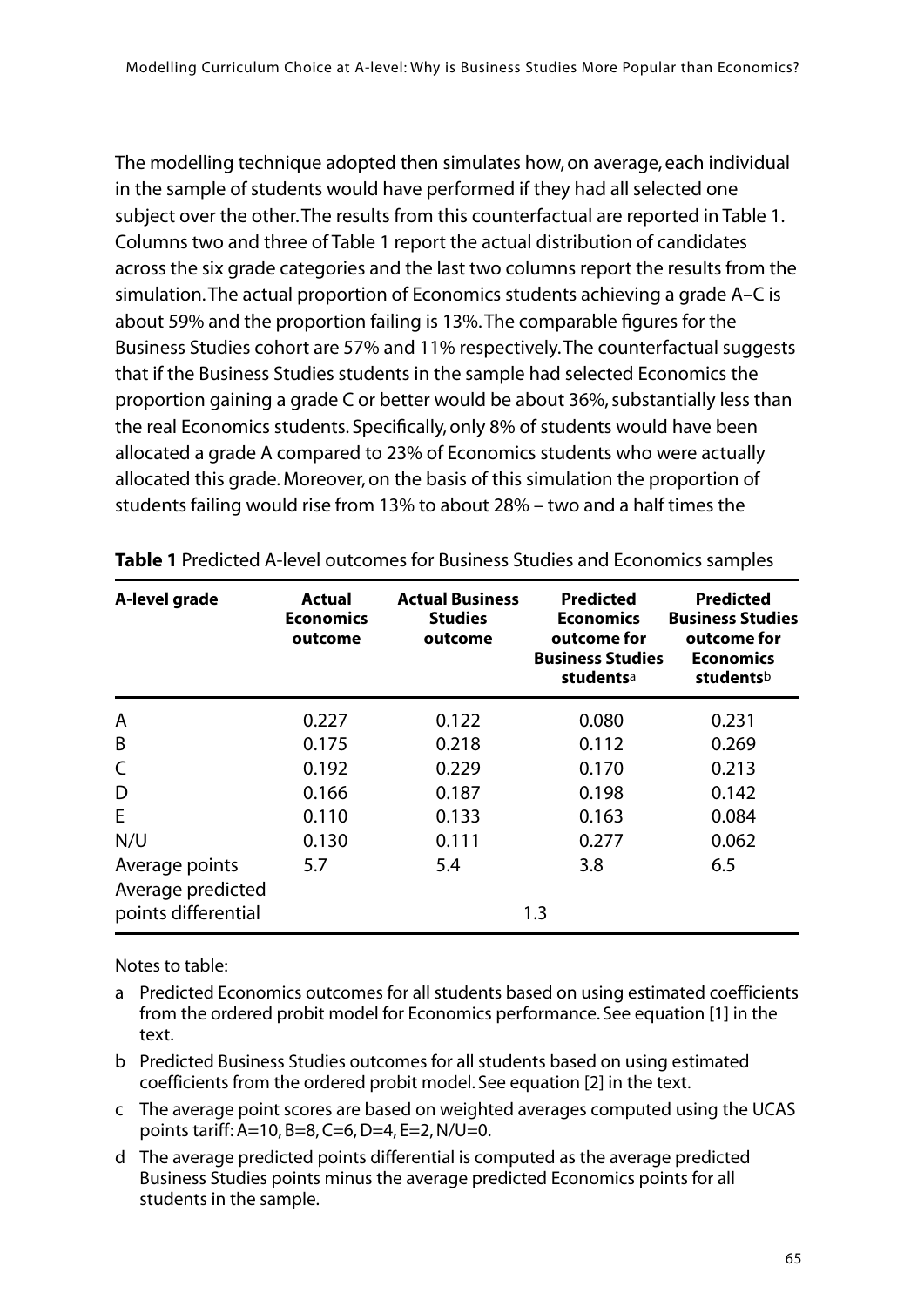proportion that actually failed Business Studies. Similarly, it should be noted that the average Economics score falls from 5.7 to 3.8, a drop of a full letter grade.

The opposite simulation is now performed using the estimated Business Studies coefficients and threshold parameters.The results from this exercise are reported in the last column in Table 1. If the Economics students chose Business Studies, the proportion allocated an A-level grade C or better would be about 71%, greater than the proportion of Business Studies student who actually achieved these grades (57%).The failure rate is also lower than the actual proportion that failed Business Studies. In this case the average GCSE score for the Economics students is higher than the Business Studies average by about half a grade.These results reflect this higher ability of the Economics students (as evidenced by GCSE scores noted earlier) and the greater degree of difficulty of Economics as a subject.

These results may be re-interpreted in terms of the *old* A-level point scores for the average student (see the notes to Table 1).This information is provided in the bottom two rows of Table 1. Economics students achieved an average score of 5.7 UCAS points per entry, while the average Business Studies student secured a score of 5.4. However, if Business Studies students had taken Economics A-level, their predicted average grade is just 3.8. Similarly, if the Economics students had taken Business Studies, the predicted average score is 6.5 (better than the average Economics grade for these students).

If all students were to take Economics then the average UCAS point score is 4.5 (it makes no difference if we use the actual or predicted score for Economics students). However, if the sample of students all took Business Studies then the average score turns out to be 5.8.The overall average grade differential is thus computed as 1.3 UCAS points (approximately two-thirds of a letter grade).This particular result could be interpreted as a measure of the average level of 'difficulty' between the two subjects suggesting that Economics is 'harder' or more challenging than Business Studies. (An alternative explanation is that students, on average, have a greater aptitude for Business Studies than Economics. It is impossible with the data we have to discriminate between these alternatives.) A 'grade maximising' student would choose Business Studies rather than Economics.

The estimated coefficients for the choice equation are reported in Table 2, reporting the marginal effects.The estimated gender effect suggests that, on average and *ceteris paribus*, males are five percentage points less likely to choose Business Studies over Economics, compared to females,<sup>5</sup> this being significant at the 1% level.There are well-defined effects associated with the Asian and Chinese ethnic control variables. For instance, Asian students, on average and *ceteris paribus*, are about 16 percentage points less likely to choose Business Studies over Economics,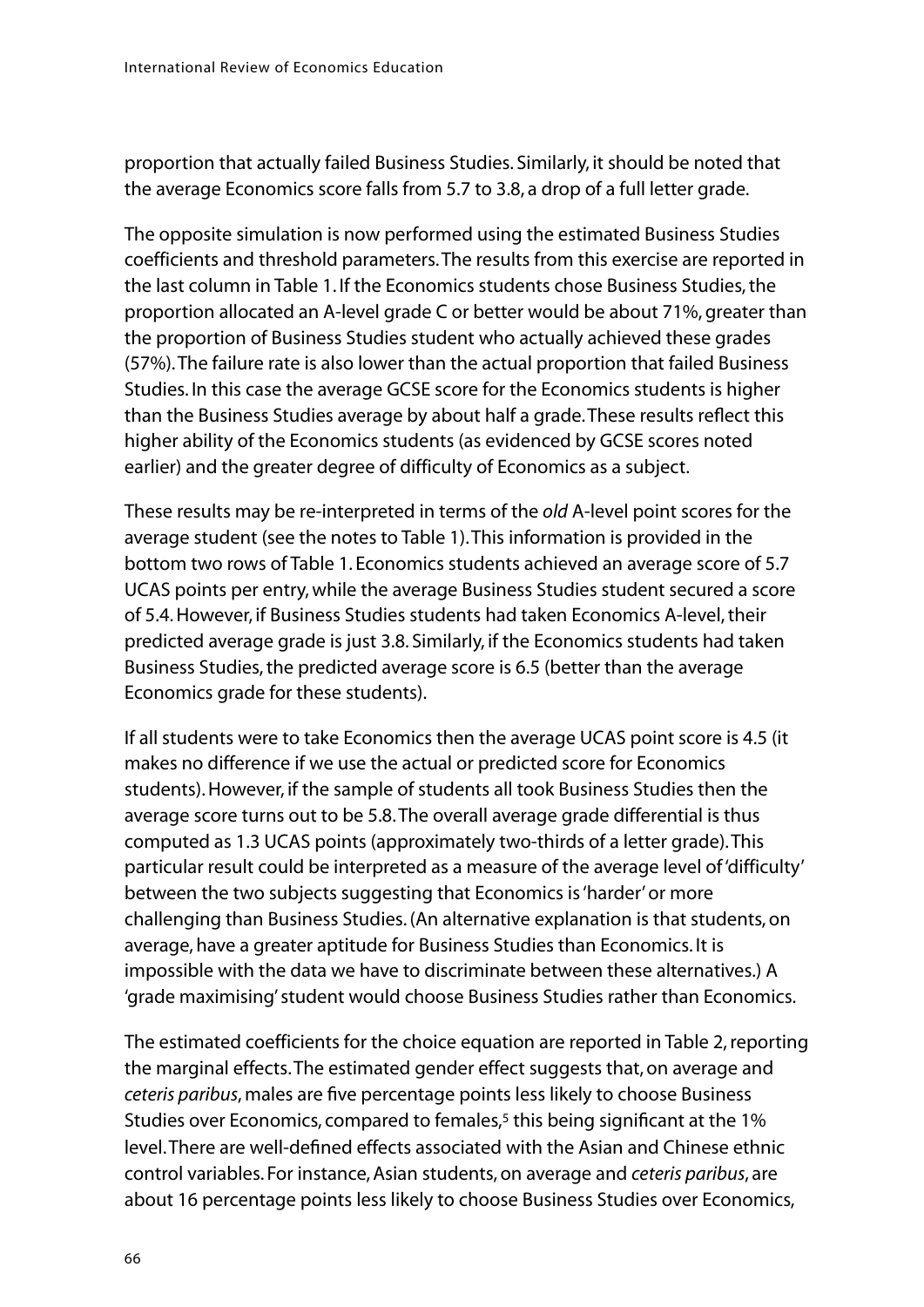compared to their white counterparts.The average GCSE score also exerts a significant effect on the decision to study either Economics or Business Studies.The point estimate implies that a unit increase in the average GCSE score reduces the probability of selecting Business Studies over Economics by nearly eight percentage points.This could be interpreted as indicating that the more able, in terms of their average GCSE scores, are more likely to select Economics given the

| Variable                         |                                                                                                                  | <b>Marginal effects</b>                                                                                   |
|----------------------------------|------------------------------------------------------------------------------------------------------------------|-----------------------------------------------------------------------------------------------------------|
| Constant                         |                                                                                                                  | $1.264(0.255)$ ***                                                                                        |
| Male                             |                                                                                                                  | $-0.051(0.015)$ ***                                                                                       |
| <b>Ethnic background:</b>        | White<br><b>Black</b><br>Asian<br>Chinese<br>Other<br>Mother tongue – English                                    | f<br>$-0.059(0.047)$<br>$-0.159(0.034)$ ***<br>$-0.228(0.069)$ ***<br>0.039(0.051)<br>0.028(0.036)        |
| <b>GCSE</b> background:          | Average GCSE score<br>GCSE Maths $- A/A^*$<br>GCSE Maths - B<br>GCSE Maths - C<br><b>GCSE Maths - D</b>          | $-0.076(0.014)$ ***<br>$-0.127(0.026)$ ***<br>$-0.105(0.019)$ ***<br>$\boldsymbol{f}$<br>$0.078(0.039)$ * |
| <b>Parental characteristics:</b> |                                                                                                                  |                                                                                                           |
| Mother's job characteristics     | Professional I<br>Professional II<br>Skilled (manual/non-manual)<br>Unskilled (manual/non-manual) 0.047 (0.028)* | 0.008(0.028)<br>$\mathbf f$<br>$0.036(0.019)$ *<br>0.049(0.034)                                           |
| Mother's employment status       | Category missing<br>Unemployed<br>Full-time employment<br>Part-time employment<br>Self-employed                  | 0.006(0.051)<br>$\mathbf f$<br>$-0.024(0.017)$<br>0.025(0.030)                                            |
| Mother's education               | Other<br>Secondary education<br><b>Further education</b><br>Higher education                                     | $-0.030(0.021)$<br>$\mathbf f$<br>$-0.026(0.017)$<br>$-0.067(0.023)$ ***                                  |

**Table 2** Maximum likelihood structural probit estimates for student choice of Business Studies over Economics A-level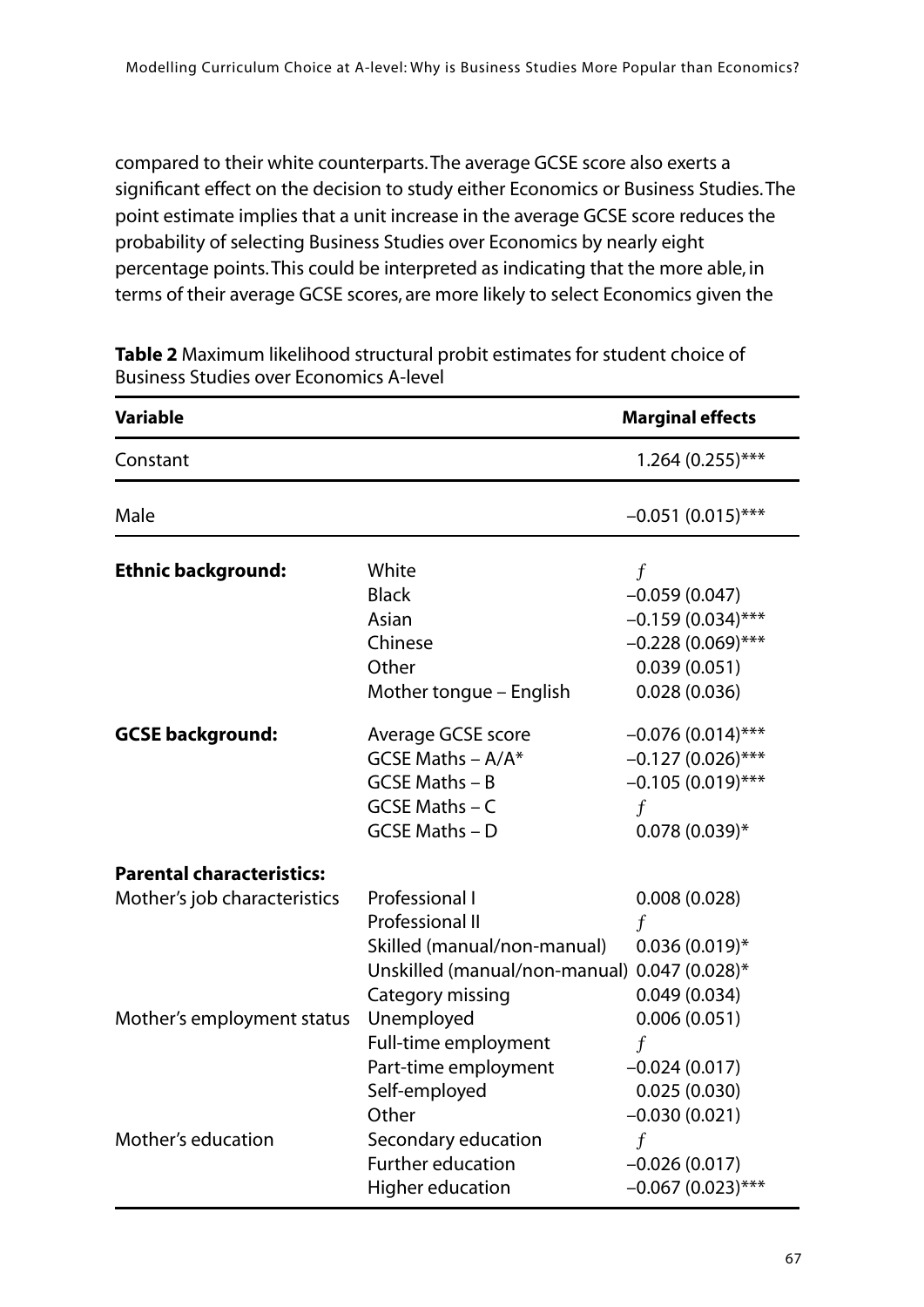| <b>Variable</b>                         |                                                | <b>Marginal effects</b> |  |
|-----------------------------------------|------------------------------------------------|-------------------------|--|
| Father's job characteristics            | Professional I                                 | $-0.038(0.017)$ **      |  |
|                                         | Professional II                                | f                       |  |
|                                         | Skilled (manual/non-manual)                    | $0.042(0.020)$ **       |  |
|                                         | Unskilled (manual/non-manual) 0.051 (0.032)    |                         |  |
|                                         | Category missing                               | 0.018(0.045)            |  |
| Father's employment status              | Unemployed                                     | $-0.014(0.044)$         |  |
|                                         | Full-time employment                           | f                       |  |
|                                         | Part-time employment                           | $-0.038(0.045)$         |  |
|                                         | Self-employed                                  | $-0.027(0.020)$         |  |
|                                         | Other                                          | $-0.022(0.030)$         |  |
| Father's education                      | Secondary education                            | f                       |  |
|                                         | <b>Further education</b>                       | $-0.017(0.019)$         |  |
|                                         | Higher education                               | $-0.010(0.018)$         |  |
| Student's (desired) job characteristics |                                                |                         |  |
|                                         | Professional I                                 | $-0.090(0.016)$ ***     |  |
|                                         | Professional II                                | f                       |  |
|                                         | Skilled (manual/non-manual)                    | $0.070(0.033)$ **       |  |
|                                         | Unskilled (manual/non-manual)-0.304 (0.080)*** |                         |  |
|                                         | Category missing                               | $-0.129(0.033)$ ***     |  |
| Predicted grade differential            |                                                | $0.123(0.009)$ ***      |  |
| Log-likelihood value                    |                                                | $-3040.365$             |  |
| Pseudo-R2                               |                                                | 0.164                   |  |
| Number of observations                  |                                                | 5505                    |  |

**Table 2 (continued)** Maximum likelihood structural probit estimates for student choice of Business Studies over Economics A-level

Notes to table:

a \*significant at 10%, \*\*significant at 5%, \*\*\*significant at 1%.

 $b$   $f$  denotes category omitted in estimation.

c Robust standard errors corrected for heteroscedasticity.

d Pseudo-*R*<sup>2</sup> based on the McFadden measure.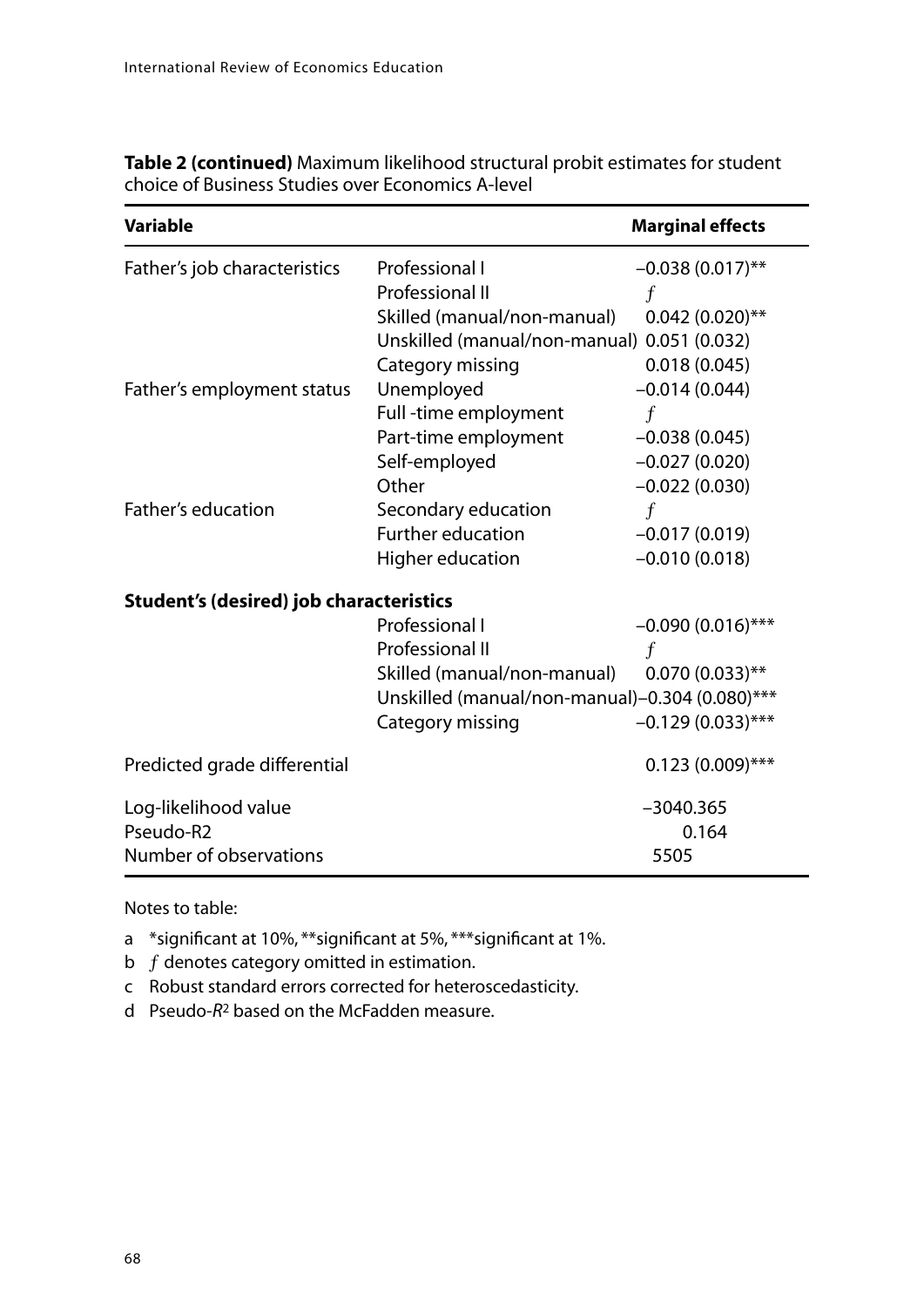alternative of Business Studies, and this reflects the greater apparent difficulty of Economics as a subject.

It is widely accepted that competence in basic mathematics enhances the study of Economics (and, implicitly, to a greater extent than for Business Studies). If the choice of subject is exclusively between Economics and Business Studies it may be expected that the more mathematically able would select Economics, given their comparative advantage in this particular skill. Ashworth and Evans (2001) find evidence of this particular effect.The results here suggest that the top GCSE maths grades are highly significant and so provide further evidence in support of this assertion. For instance, students who attain a grade A or A\* in GCSE maths are about 13 percentage points, on average and *ceteris paribus*, less likely to choose Business Studies over Economics than students who only achieved a grade C. A similar finding is also noted for students with a grade B in GCSE maths and a D grade increases the probability of opting for Business Studies.

There are some interesting findings associated with the parental socio-economic background controls. In broad outline, the father's job characteristics and mother's educational qualifications seem to matter most. Having a father in the professional job category reduces the chances of choosing Business Studies by four percentage points, relative to the baseline 'professional II' category, and by eight percentage points relative to the skilled worker category.

Having an educated mother increases the chances of studying Economics. Compared to secondary education only, further education increases the probability of studying Economics by nearly three percentage points, higher education by nearly seven.The latter effect is significant at the 1% level; the former is not significant.The effects of father's education are both smaller and less well determined.This result may in part be caused by the relatively rarity of higher education amongst mothers: only 19% of the sample has higher education compared to 31% of fathers and hence it is a better discriminator.

The student's aspirations regarding occupational type exert significant effects on the probability of choosing between these two subjects. In particular, students who prefer to work in professional I occupations are, on average and *ceteris paribus*, about nine percentage points less likely to choose Business Studies over Economics, compared to students who prefer to work in professional II occupations. Students who would like to work in skilled occupations are, on average and *ceteris paribus*, about seven percentage points more likely to choose Business Studies over Economics. Both these effects are significant: at the 1% and 5% levels respectively.The large (30 percentage points) and significant effect associated with a desired unskilled occupation is probably spurious, despite the low significance level.The result is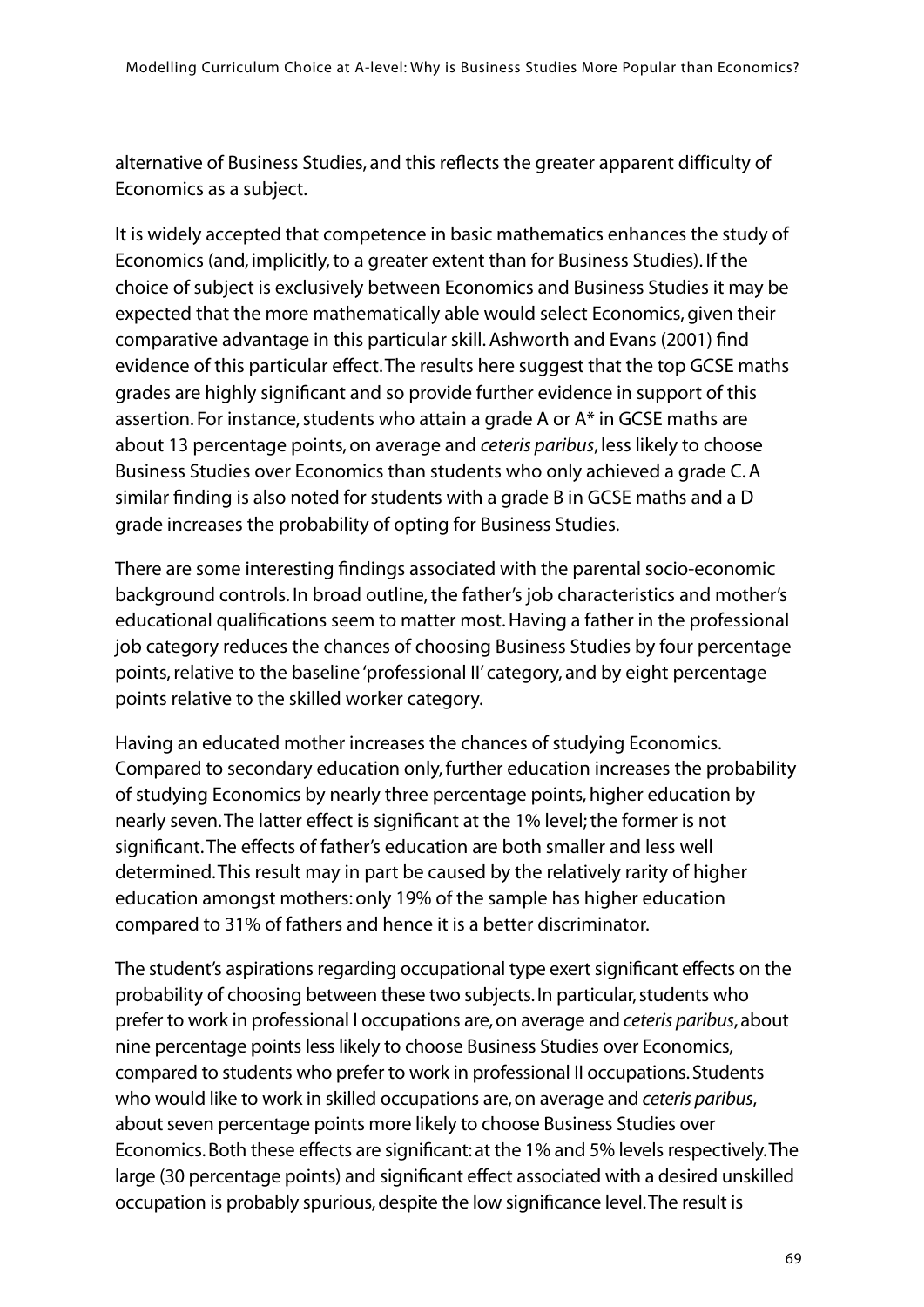derived from just 38 sample observations expressing this preference, with slightly more (proportionately) choosing Economics over Business Studies as a subject.

Finally, the coefficient on the estimated average grade differential (the measure of student aptitude for the subject) exerts a large and significant effect on student choice. A unit increase in the differential (equivalent to half a letter grade) raises the probability of choosing Business Studies over Economics, on average and *ceteris paribus*, by 12 percentage points.This is clearly a substantial effect and suggests that, even if students have some difficulty in assessing their own aptitude for the subjects, they are likely to favour the subject in which they have a relative advantage.Their choice might reflect a greater enjoyment of the subject, based on aptitude, or be the result of grade maximising behaviour.We noted earlier that the average predicted grade difference between the two subjects was 1.3 letter grades and this would suggest an increase of about 16% points in the probability of choosing Business Studies over Economics. For example, this would turn indifference between the two subjects into at 58:42 ratio in favour of Business Studies, resulting in 38% more students opting for that subject.That fact, however, only accounts for a small proportion of the approximate 2.5:1 ratio between the subjects revealed in Figure A1.

Alternatively, one can measure the grade differential elasticity, at 0.25, by multiplying the marginal effect (0.12) by the ratio of means (1.3/0.63). Hence, for example, a 10% increase in the grade differential results in a 2.5% increase in the probability of choosing Business Studies over Economics.

# Conclusions

The core theme of this paper was to systematically examine the factors that are likely to influence a student's choice of subject at A-level.The econometric analysis presented provides evidence of the factors that influence the choice between Economics and Business Studies.6

The findings highlight the important role that comparative subject difficulty or student aptitude plays in influencing the choice between Economics and Business Studies at A-level, and provides further support for Ashworth and Evans (2000) who conclude that 'economists are grading students away from the subject'. If grademaximisation is considered to be an important determinant of subject choice, a significant portion of the more poorly qualified Economics candidates would be better off doing Business Studies and this could be a major contributory factor to the former's declining enrolments. Moreover, the signals sent by the examination boards on the challenging nature of the two subjects under examination may in part be a reflection of the marking criteria and grade allocation policies. Given the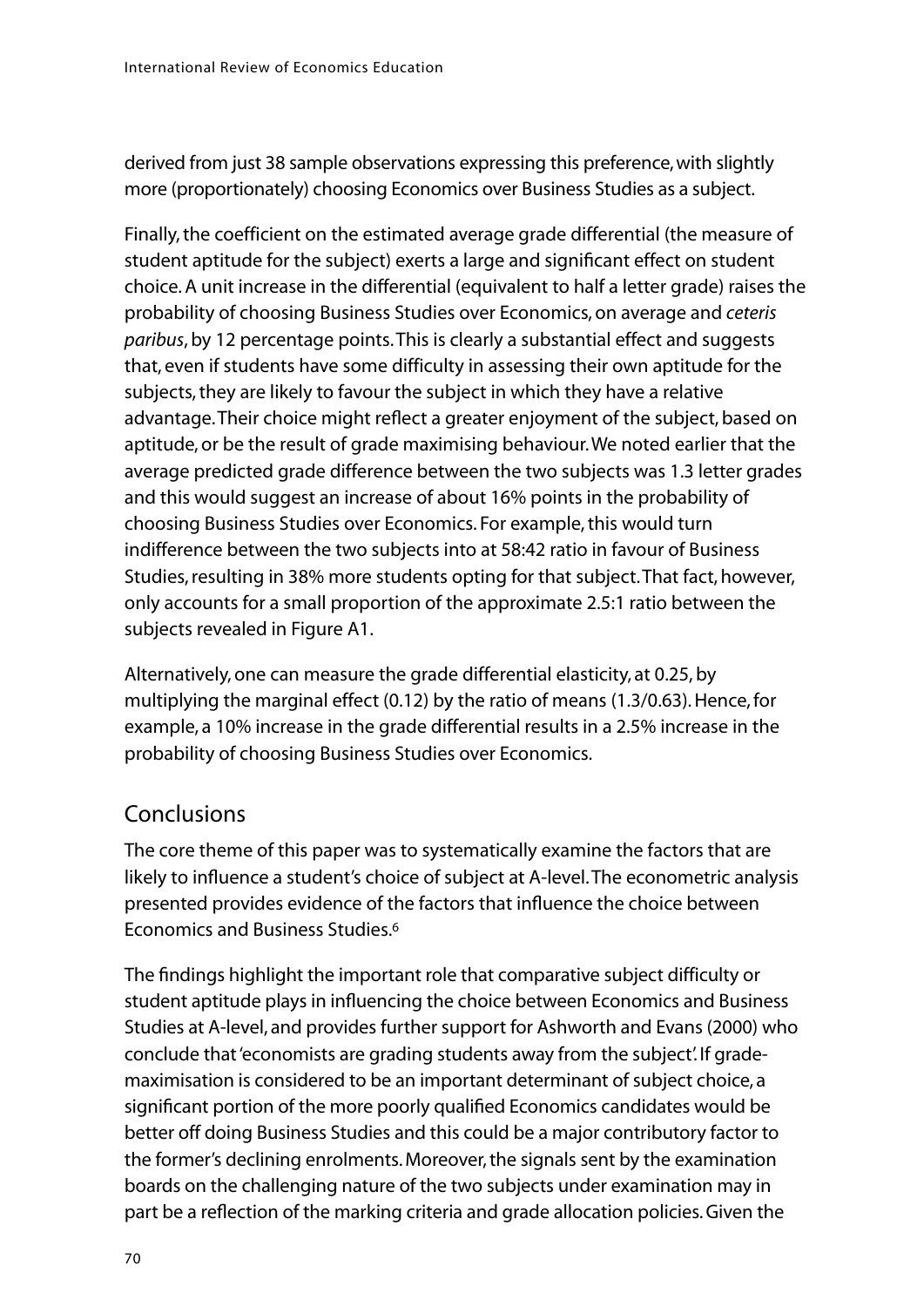pattern of examination entries shown in Figure A1 Economics still proves vulnerable to attrition even after the reforms to the A-level examination in 2000. If relatively low A-level achievement in Economics is indeed a consequence of the marking criteria adopted by the examination boards, then a review of syllabus content and the marking and grading criteria set by the examination boards may be warranted.

The econometric analysis also provides further evidence on a variety of other factors that influence the choice between these two subjects at A-level.The issue of female under-representation on Economics courses has been internationally recognised (Hovarth, Beaudin and Wright, 1992; Dyan and Rouse, 1997; Ferber, 1995; Greene, 1997; Burnett, 1997; Ashworth and Evans, 1999; Jensen and Owen, 2000). The evidence suggests that females are less likely than males to choose Economics over Business Studies at A-level, and also confirms the empirical findings of Ashworth and Evans (2001) who detect a significant positive effect for women choosing Business Studies over Economics. It should be noted that they also find that females are more likely to choose science and arts subjects rather than Economics at A-level.The potential reasons for the apparent female dislike of Economics relative to males are likely to be varied and complex.These range from a lack of female skills in spatial relationships (Williams, Waldauer and Duggal, 1992) to the lack of female role models and a critical mass of women studying the discipline (Ashworth and Evans, 1999, 2001). It is conceded that no useful insights can be offered to explain the mechanisms at play, but after controlling for a variety of factors the effect still remains. Ashworth and Evans (1999) suggest that more effective marketing of Economics to potential female students would in part help to reverse this apparent lack of female interest in Economics.

The results provide further supportive evidence on the important role played by prior attainment at GCSE and mathematical ability in selecting Economics over Business Studies at A-level (Ashworth and Evans, 2001). Ashworth and Evans (2001) also find evidence that the more able students, in terms of their GCSE score and mathematical ability, are more likely to choose science subjects over Economics. They point out that this poses certain dilemmas for economics educators who want to attract otherwise bright students to the subject. Raising the mathematical requirement of the subject may prove to be counter-productive in that the more able, mathematically, may opt for other equally challenging subjects. Economics educators need to be aware of this in regard to curriculum development and carefully review the mathematical requirement of the syllabus offered to prospective students.

It is argued that parents' interests are channelled to their children who are likely to choose subjects close to such interests (Dryler, 1998; Davies and Guppy, 1997;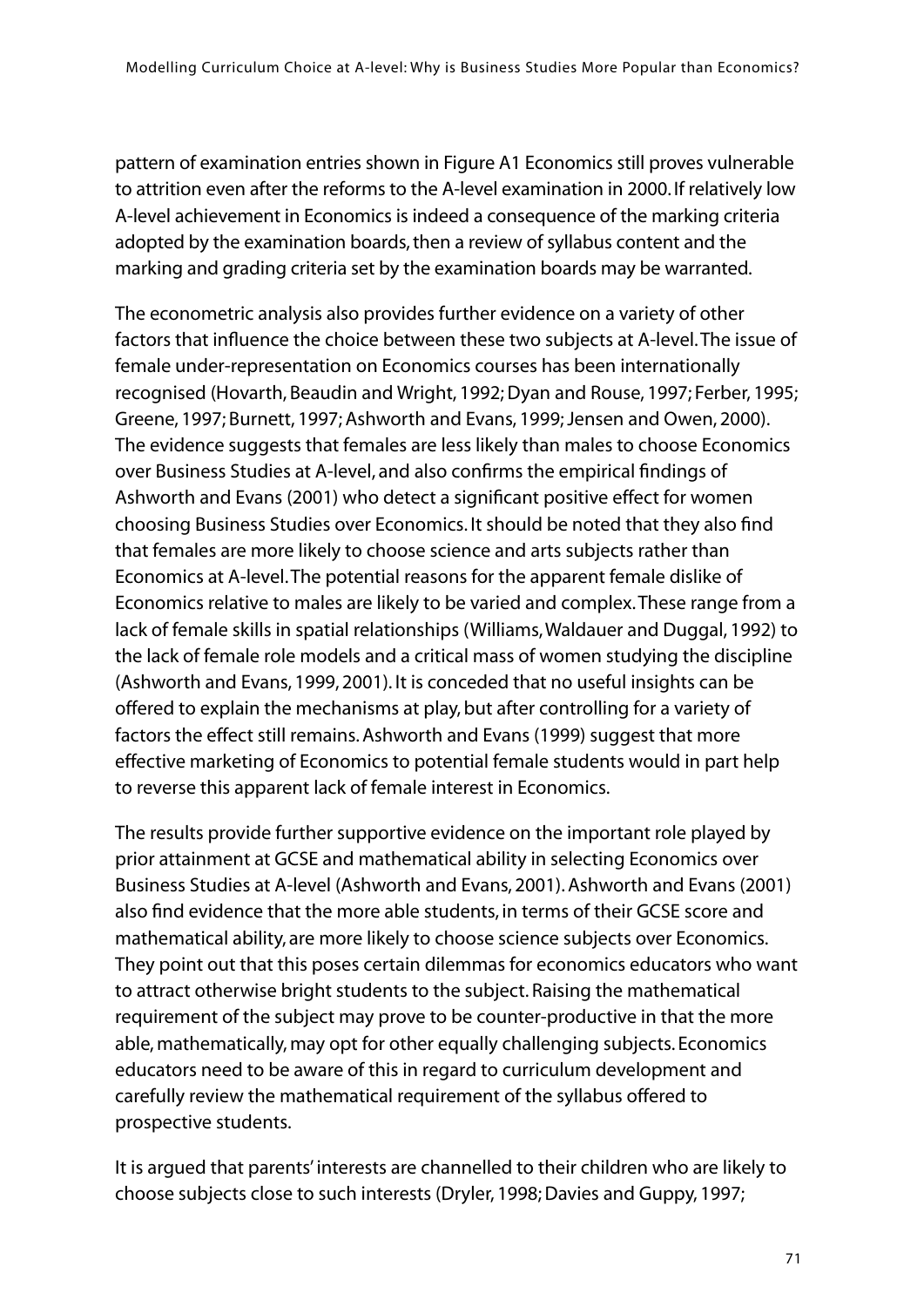Jonsson, 1999; Hansen, 1997; Werfhorst, Sullivan and Cheung, 2002). Moreover, this literature also suggests that children choose subjects that correspond closely to their parents' position in the economic and cultural hierarchy.There is some support for the notion that parental characteristics influence the choice of A-level in the present study.The influence of parental background characteristics was found to be mediated through both fathers' and mothers' characteristics. In particular, there is evidence that maternal education level has some impact on the choice of subject.

The specific focus of this paper was to examine the factors that influence subject choice at A-level for two subjects that are often perceived as possible substitutes. In particular, we examine the extent to which the perceived difficulty of the subject impacts upon students' choices.The methodology adopted in this paper has broader applications for educationalists engaged in research on A-level subject choice (and comparative subject difficulty), and provides sharp insights into the determinants governing such choices. It may prove fruitful to examine the role these factors play in influencing the choice of continuing with an A-level option beyond the first year of study, where possible substitution exists and students have greater experience of how difficult a subject is.We believe the econometric methodology used in this paper can be easily adapted to explore this issue and provides an avenue for further research. It was not possible to explore the extent to which factors relating to classroom environment and prior study influence the choice between A-level subjects. However, this does represent a further avenue to explore using a richer set of individual level data than that employed in the present study. On a more general level the findings presented in this paper offers potential evidence on the factors that may contribute to the relative decline in student enrolments on the 'hard' mathematics/science-orientated A-levels.This decline can be partly explained by the comparative difficulty of these subjects compared to their 'softer' A-level alternatives.This issue is exacerbated by the greater focus on results, both for schools in respect of league tables and for students in terms of later university entrance. It may be the case that 'hard' subjects require a final grade adjustment commensurate with their comparative difficulty to reverse the observed recent enrolment trends in these subjects (Dearing, 1996; Fitz-Gibbon and Vincent, 1994; Fitz-Gibbon, 1999).Where possible substitutability exists between subjects the analysis suggests that the 'harder' of the two will lose in terms of enrolments. Quantifying the impact of factors that influence the selection of subjects at A-level is clearly useful to the policy maker engaged in curriculum design.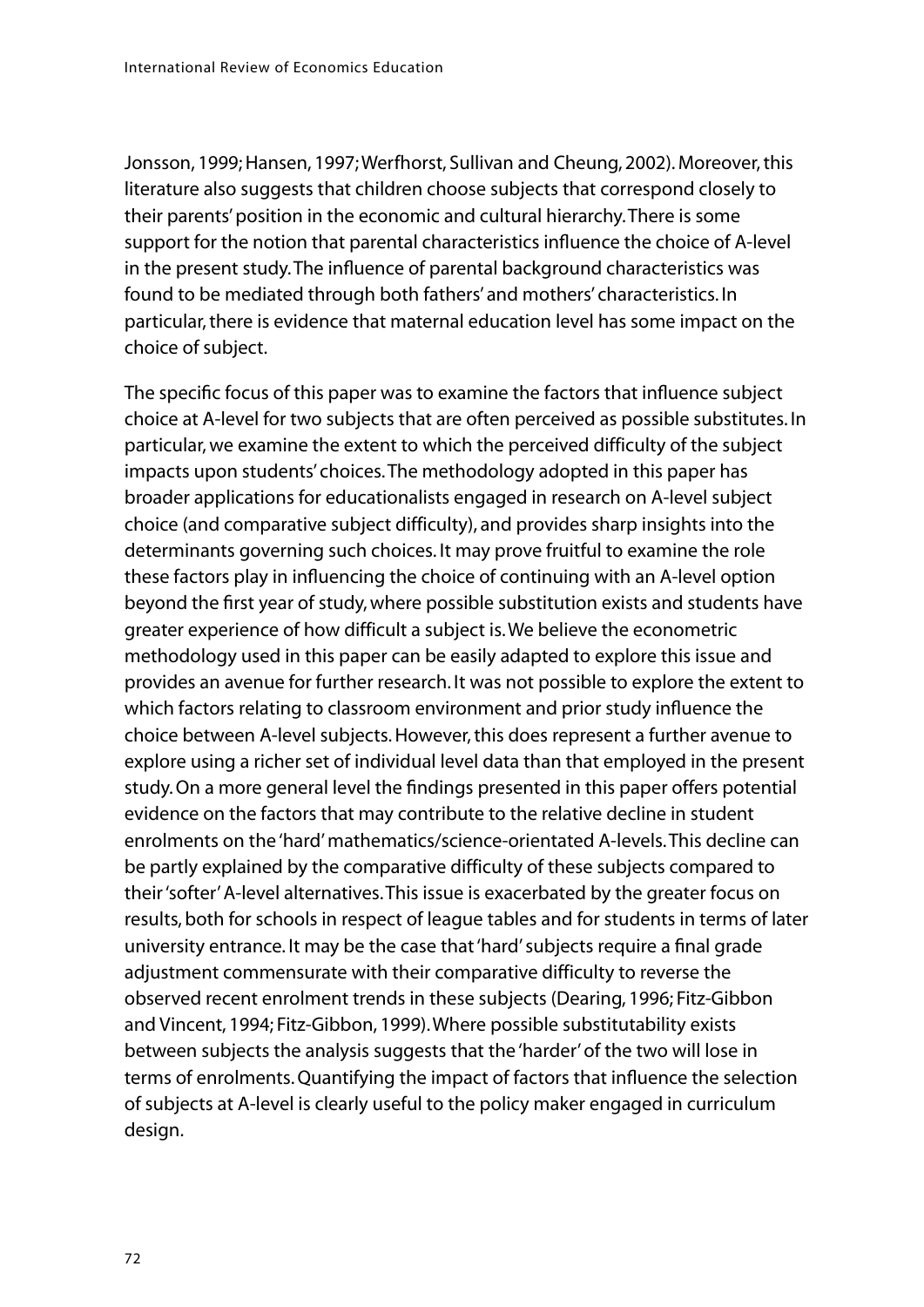# Appendix

**Figure A1.** Total number of students taking A-level examinations in Economics and Business Studies: England 1992–2004



Source: DfEE (various years) *Statistics of Education: Public Examinations GCSE and GCE*, London:HMSO.

| Variable                   | <b>Economics</b> | <b>Business</b><br><b>Studies</b> | z-score/chi-<br>squared tests <sup>(a)</sup> |
|----------------------------|------------------|-----------------------------------|----------------------------------------------|
| A-level grade performance: |                  |                                   |                                              |
| Α                          | 0.227            | 0.122                             | 10.20                                        |
| B                          | 0.175            | 0.218                             | $-3.86$                                      |
| C                          | 0.192            | 0.229                             | $-3.34$                                      |
| D                          | 0.166            | 0.187                             | $-2.07$                                      |
| E                          | 0.110            | 0.133                             | $-2.20$                                      |
| N/U                        | 0.130            | 0.111                             | 2.13                                         |
| $\chi^2_5$                 |                  |                                   | 120.47 (0.00)                                |
| Gender:                    |                  |                                   |                                              |
| Male                       | 0.579            | 0.510                             | 4.950                                        |

#### **Table A1** Summary statistics for Economics and Business Studies samples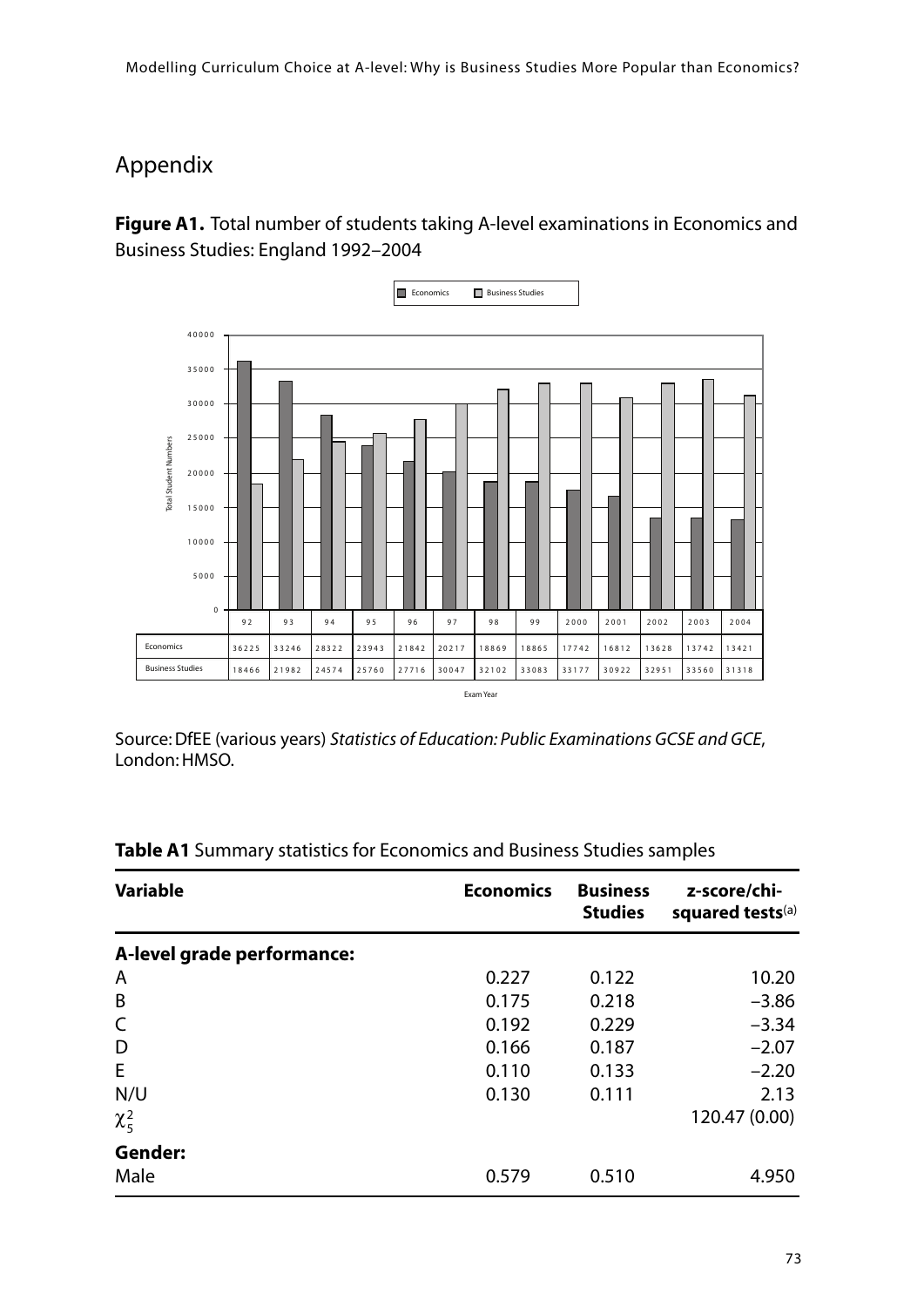| <b>Variable</b>                                | <b>Economics</b> | <b>Business</b><br><b>Studies</b> | z-score/chi-<br>squared tests(a) |
|------------------------------------------------|------------------|-----------------------------------|----------------------------------|
| <b>Ethnic background:</b>                      |                  |                                   |                                  |
| White                                          | 0.827            | 0.888                             | $-6.368$                         |
| <b>Black</b>                                   | 0.026            | 0.026                             | 0.000                            |
| Asian                                          | 0.107            | 0.064                             | 5.668                            |
| Chinese                                        | 0.014            | 0.007                             | 2.510                            |
| Other                                          | 0.026            | 0.015                             | 2.763                            |
| $\chi^2_{\scriptscriptstyle \Delta}$           |                  |                                   | 50.13 (0.00)                     |
| Mother tongue - English                        | 0.914            | 0.944                             | $-4.452$                         |
| <b>GCSE background:</b>                        |                  |                                   |                                  |
| <b>GCSE</b> score                              | 6.167            | 5.666                             | 24.530                           |
| GCSE Maths $- A/A^*$                           | 0.402            | 0.162                             | 20.609                           |
| GCSE Maths - B                                 | 0.398            | 0.385                             | 0.897                            |
| GCSE Maths - C                                 | 0.185            | 0.393                             | $-16.428$                        |
| GCSE Maths - D                                 | 0.015            | 0.060                             | $-7.886$                         |
| $\chi^2_3$                                     |                  |                                   | 532.13 (0.00)                    |
| <b>School type:</b>                            |                  |                                   |                                  |
| LEA                                            | 0.299            | 0.222                             | 6.389                            |
| Grant maintained                               | 0.206            | 0.116                             | 9.118                            |
| Private                                        | 0.208            | 0.113                             | 9.646                            |
| Sixth-form college                             | 0.170            | 0.294                             | $-10.414$                        |
| Further education college                      | 0.117            | 0.255                             | $-12.432$                        |
| $\chi^2$                                       |                  |                                   | 378.27 (0.00)                    |
| <b>Student's attitude to subject:</b>          |                  |                                   |                                  |
| I do not find it hard to get down to work      | 0.524            | 0.572                             | $-3.439$                         |
| <b>I look forward to lessons</b>               | 0.494            | 0.517                             | $-1.671$                         |
| I like exams and tests                         | 0.162            | 0.166                             | $-0.326$                         |
| I think about the subject a lot, even          |                  |                                   |                                  |
| in my spare time                               | 0.330            | 0.259                             | 5.671                            |
| <b>Student's desired occupational category</b> |                  |                                   |                                  |
| Professional I                                 | 0.684            | 0.498                             | 13.664                           |
| Professional II                                | 0.218            | 0.358                             | $-11.029$                        |
| Skilled (manual/non-manual)                    | 0.027            | 0.075                             | $-7.372$                         |
| Unskilled (manual/non-manual)                  | 0.009            | 0.005                             | 1.628                            |
| Category missing                               | 0.062            | 0.064                             | $-0.269$                         |
| $\chi^2_4$                                     |                  |                                   | 287.12 (0.00)                    |

**Table A1** (continued) Summary statistics for Economics and Business Studies samples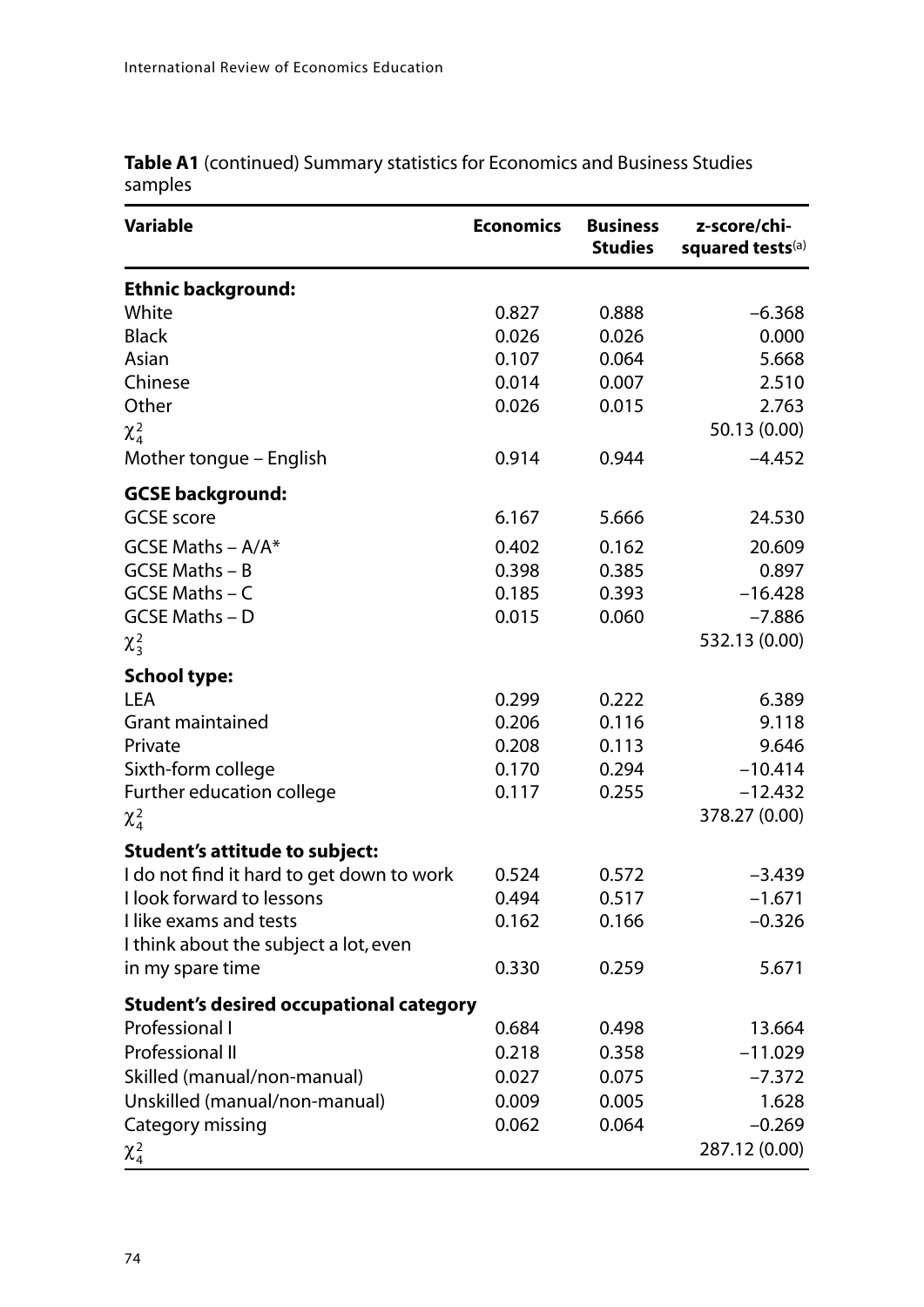| <b>Variable</b>                              | <b>Economics</b> | <b>Business</b><br><b>Studies</b> | z-score/chi-<br>squared tests(a) |
|----------------------------------------------|------------------|-----------------------------------|----------------------------------|
| <b>Parental characteristics:</b>             |                  |                                   |                                  |
| Mother's job characteristics                 |                  |                                   |                                  |
| Professional I(b)                            | 0.097            | 0.067                             | 4.088                            |
| Professional II(c)                           | 0.258            | 0.194                             | 5.503                            |
| Skilled (manual/non-manual) <sup>(d)</sup>   | 0.498            | 0.563                             | $-4.717$                         |
| Unskilled (manual/non-manual) <sup>(e)</sup> | 0.090            | 0.120                             | $-3.429$                         |
| Category missing                             | 0.057            | 0.056                             | 0.220                            |
| $\chi^2_4$                                   |                  |                                   | 59.77 (0.00)                     |
| Mother's employment status                   |                  |                                   |                                  |
| Unemployed                                   | 0.018            | 0.024                             | $-1.350$                         |
| Full-time employment                         | 0.375            | 0.391                             | $-1.110$                         |
| Part-time employment                         | 0.323            | 0.330                             | $-0.598$                         |
| Self-employed                                | 0.070            | 0.069                             | 0.094                            |
| Other                                        | 0.214            | 0.186                             | 2.504                            |
| $\chi^2_{\scriptscriptstyle \varDelta}$      |                  |                                   | 8.33 (0.08)                      |
| Mother's education                           |                  |                                   |                                  |
| Secondary education                          | 0.393            | 0.533                             | $-10.129$                        |
| <b>Further education</b>                     | 0.352            | 0.317                             | 2.629                            |
| Higher education                             | 0.255            | 0.150                             | 9.729                            |
| $\chi^2$                                     |                  |                                   | 132.27 (0.00)                    |
| Father's job characteristics                 |                  |                                   |                                  |
| Professional I(b)                            | 0.394            | 0.278                             | 8.980                            |
| Professional II(c)                           | 0.373            | 0.394                             | $-1.515$                         |
| Skilled (manual/non-manual) <sup>(d)</sup>   | 0.169            | 0.240                             | $-6.210$                         |
| Unskilled (manual/non-manual) <sup>(e)</sup> | 0.037            | 0.059                             | $-3.730$                         |
| Category missing                             | 0.027            | 0.029                             | $-0.422$                         |
| $\chi^2$                                     |                  |                                   | 98.21 (0.00)                     |
| Father's employment status                   |                  |                                   |                                  |
| Unemployed                                   | 0.027            | 0.032                             | $-1.016$                         |
| Full-time employment                         | 0.689            | 0.705                             | $-1.274$                         |
| Part-time employment                         | 0.029            | 0.023                             | 1.206                            |
| Self-employed                                | 0.194            | 0.181                             | 1.222                            |
| Other                                        | 0.061            | 0.059                             | 0.396                            |
| $\chi^2$                                     |                  |                                   | 4.63(0.33)                       |

**Table A1** (continued) Summary statistics for Economics and Business Studies samples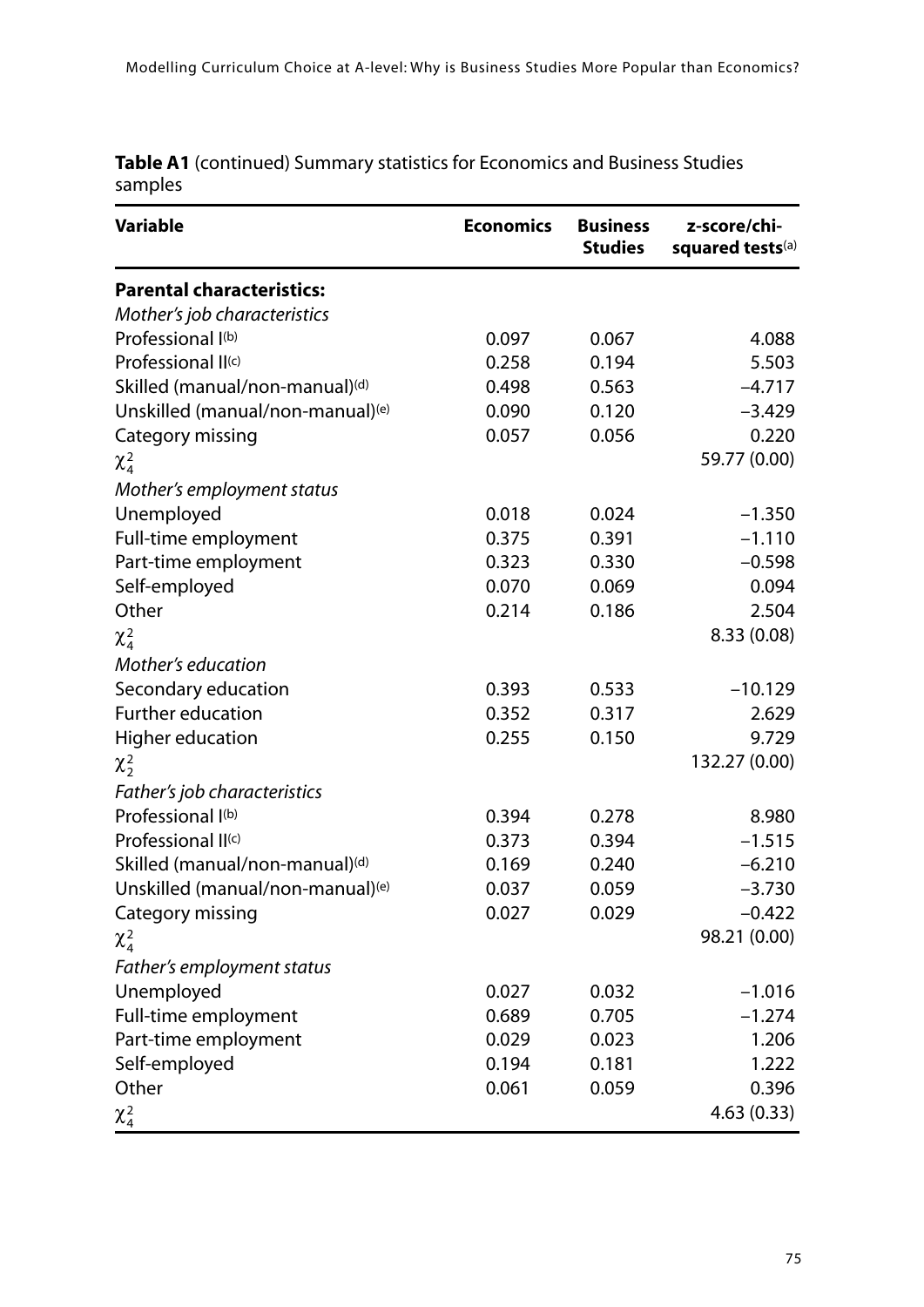| <b>Variable</b>                    | <b>Economics</b> | <b>Business</b><br><b>Studies</b> | z-score/chi-<br>squared tests(a) |
|------------------------------------|------------------|-----------------------------------|----------------------------------|
| Father's education                 |                  |                                   |                                  |
| Secondary education                | 0.348            | 0.456                             | $-7.917$                         |
| Further education                  | 0.266            | 0.287                             | $-1.712$                         |
| Higher education                   | 0.386            | 0.257                             | 10.188                           |
| $\chi^2$                           |                  |                                   | 108.35 (0.00)                    |
| <b>Examination board:</b>          |                  |                                   |                                  |
| AEB                                | 0.245            | 0.755                             | $-42.590$                        |
| <b>EDEXCEL</b>                     | 0.475            | 0.098                             | 35.046                           |
| <b>NEAB</b>                        | 0.136            | 0.023                             | 16.992                           |
| <b>OCR</b>                         | 0.144            | 0.124                             | 2.137                            |
| $\chi^2$                           |                  |                                   | 1616.9 (0.00)                    |
| <b>Other A-levels taken:</b>       |                  |                                   |                                  |
| <b>Mathematics</b>                 | 0.328            | 0.176                             | 13.093                           |
| Physics                            | 0.069            | 0.028                             | 7.132                            |
| English                            | 0.258            | 0.274                             | $-1.286$                         |
| <b>Statistics &amp; Accounting</b> | 0.013            | 0.018                             | $-1.289$                         |
| Science $(f)$                      | 0.165            | 0.196                             | $-2.881$                         |
| Social Sciences (g)                | 0.344            | 0.339                             | 0.395                            |
| Humanities (h)                     | 0.219            | 0.161                             | 5.424                            |
| Modern Languages                   | 0.147            | 0.104                             | 4.692                            |
| Arts(i)                            | 0.096            | 0.194                             | $-9.711$                         |
| Number of observations             | 2052             | 3453                              |                                  |

**Table A1** (continued) Summary statistics for Economics and Business Studies samples

Notes to table:

- (a) Z-scores are used to test differences in proportions between Economics and Business Studies and *t*-tests are used to test differences in means.The appropriate critical value at the 0.05 level using a two-tailed test is  $\pm 1.96$ .
- (b) Professional I include Doctor, Lawyer, Director, Architect, Accountant.
- (c) Professional II include Teacher, Aircraft Pilot, Engineer, Manager.
- (d) Skilled include Nurse, Supervisor, Carpenter, Cook, Electrician, Plumber.
- (e) Unskilled include Kitchen worker, Labourer, Cleaner, Postal delivery worker.
- $(f)$  Science subjects include Biology, Chemistry, Electronics and Computing.
- (g) Social Sciences include Sociology and Psychology.
- (h) Humanities include Classical Civilisation, Environmental Studies, Geography, Politics, History, Home Economics, Latin, Law and Religious Studies.
- $(i)$  Arts subjects include Art, Communication Studies, Design and Technology, Graphical Communication, Music, Photography,Theatre Studies and Performing Arts.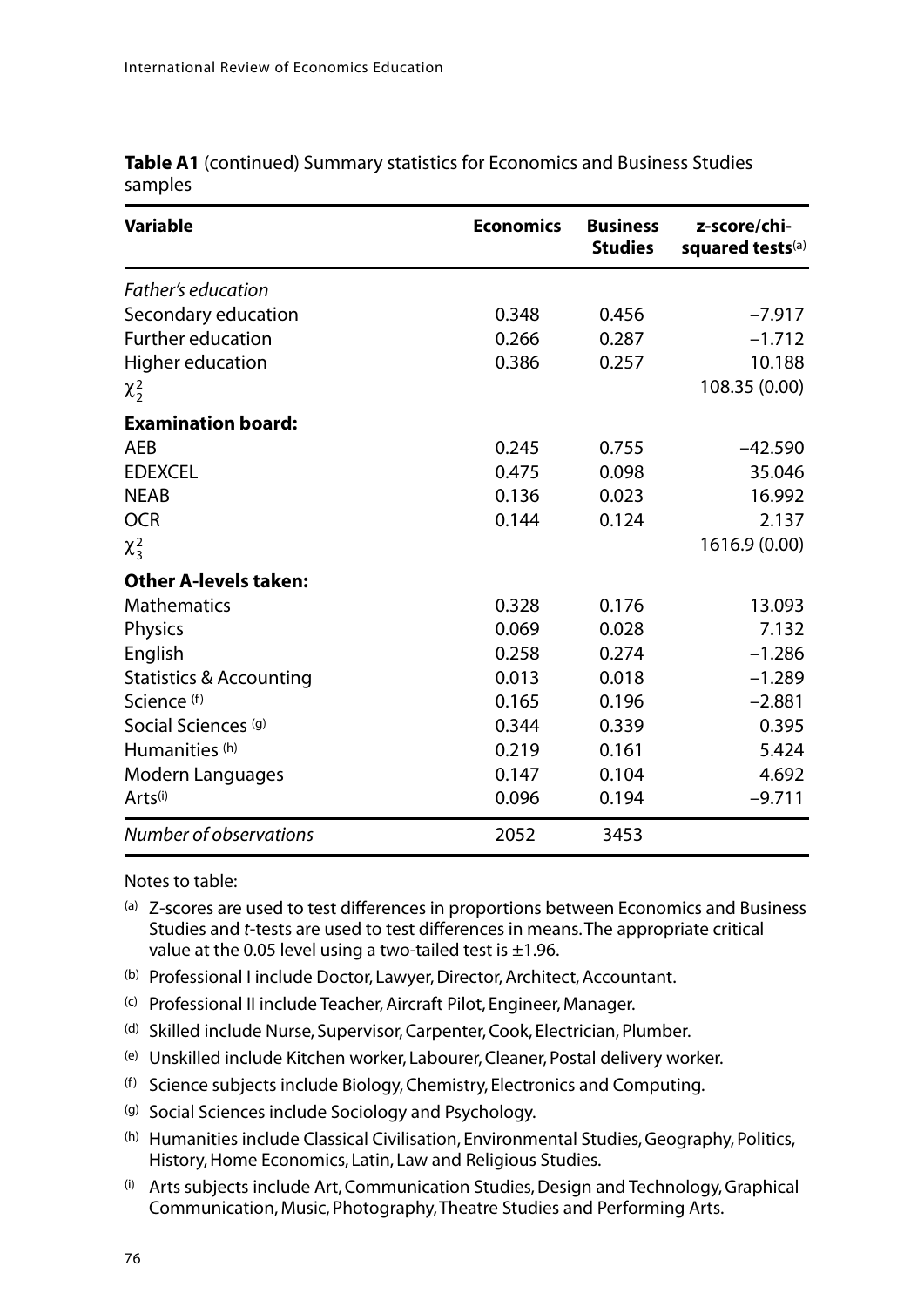| Variable                           | <b>Business Studies</b> | <b>Economics</b>   |
|------------------------------------|-------------------------|--------------------|
| Constant                           | $-5.155$                | $-6.300$           |
| Male                               | 1.454 (0.321)***        | 0.239 (0.062)***   |
| <b>Ethnic background:</b>          |                         |                    |
| Asian                              | $-0.140(0.095)$         | $-0.101(0.101)$    |
| <b>Black</b>                       | $-0.022(0.116)$         | $-0.05(0.154)$     |
| Chinese                            | $-0.301(0.231)$         | $-0.509(0.211)$ ** |
| Other                              | $-0.150(0.150)$         | 0.132(0.157)       |
| Mother tongue - English            | $-0.052(0.106)$         | $-0.039(0.112)$    |
| <b>GCSE background:</b>            |                         |                    |
| <b>GCSE</b> score                  | 1.109 (0.050)***        | 1.192 (0.051)***   |
| <b>GCSE score x Male</b>           | $-0.234(0.056)$ ***     | 0(0)               |
| GCSE Maths $- A/A^*$               | $0.323(0.078)$ ***      | $0.371(0.099)$ *** |
| GCSE Maths - B                     | $0.203(0.046)$ ***      | $0.151(0.074)$ **  |
| GCSE Maths - D                     | $-0.076(0.082)$         | $-0.189(0.222)$    |
| <b>School type:</b>                |                         |                    |
| FE college                         | $-0.222(0.069)$ ***     | $-0.065(0.085)$    |
| <b>Grant maintained</b>            | 0.121(0.067)            | $-0.241(0.1)$ **   |
| Private                            | $-0.005(0.067)$         | $-0.047(0.074)$    |
| Sixth form college                 | $0.122(0.052)$ **       | $-0.016(0.075)$    |
| <b>GM x Male</b>                   | f                       | $0.375(0.123)$ *** |
| FE x Male                          | $0.202(0.083)$ **       | $\mathsf{f}$       |
| <b>Examination board:</b>          |                         |                    |
| <b>EDEXEL</b>                      | $-0.389(0.062)$ ***     | $0.259(0.061)$ *** |
| <b>NEAB</b>                        | $0.427(0.123)$ ***      | $-0.03(0.082)$     |
| <b>OCR</b>                         | $-0.115(0.058)$ **      | $0.221(0.082)$ *** |
| <b>Other A-levels taken:</b>       |                         |                    |
| Maths                              | $0.124(0.061)$ **       | $-0.04(0.068)$     |
| English                            | $0.139(0.047)$ ***      | $-0.119(0.066)$    |
| Physics                            | 0.018(0.117)            | 0.03(0.106)        |
| <b>Statistics &amp; Accounting</b> | 0.195(0.140)            | $-0.151(0.223)$    |
| Science                            | 0.074(0.052)            | $-0.106(0.074)$    |
| <b>Humanities</b>                  | $0.276(0.054)$ ***      | $0.273(0.067)$ *** |
| Social Science                     | $0.255(0.044)$ ***      | $0.139(0.061)$ **  |
| Arts                               | 0.054(0.070)            | $-0.265(0.124)$ ** |
| Modern Language                    | 0.009(0.068)            | $-0.14(0.08)$      |
| Arts x Male                        | $-0.279(0.092)$ ***     | $-0.336(0.163)$ ** |

**Table A2** Maximum likelihood ordered probit estimates for performance in Economics and Business Studies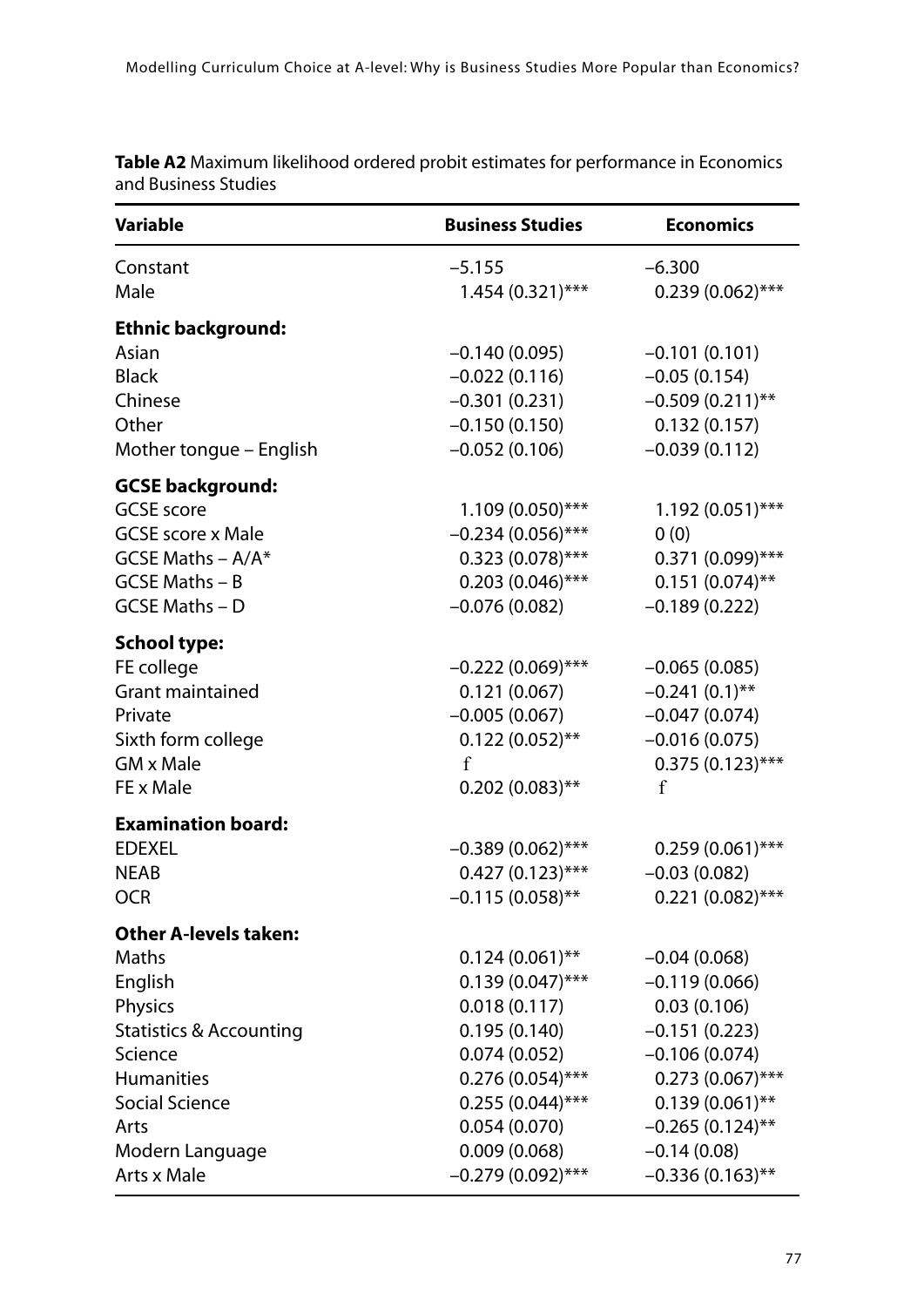| Variable                      | <b>Business Studies</b> | <b>Economics</b>   |
|-------------------------------|-------------------------|--------------------|
| <b>Attitudinal variables:</b> |                         |                    |
| Not hard to work              | $0.185(0.039)$ ***      | $0.247(0.072)$ *** |
| Think about subject           | $0.097(0.043)$ **       | $0.179(0.057)$ *** |
| Log-likelihood value          | $-5177.3$               | $-2863.8$          |
| Pseudo- $R2$                  | 0.144                   | 0.209              |
| Observations                  | 3453                    | 2052               |

**Table A2** (continued) Maximum likelihood ordered probit estimates for performance in Economics and Business Studies

# References

Ashworth, J., and Evans, L. (1999) 'Lack of knowledge Deters Women from Studying Economics', *Educational Research*, 41, 209–227.

Ashworth, J., and Evans, L. (2000) 'Economists are Grading Students Away from the Subject', *Educational Studies*, 26, 475–487.

Ashworth, J., and Evans, L. (2001) 'Modelling Student Choice at Secondary and Tertiary Level: A Cross-section Study',*Journal of Economic Education*, 32 (4), 311–320.

Bachan, R., and Reilly, B. (2003) 'A Comparison of Academic Performance in A-level Economics Between Two Years', *International Review of Economics Education*, 1, (2) 8–24.

Burnett, N. (1997) 'Gender Economics Courses in Liberal Arts Colleges',*Journal of Economic Education*, 28 (4) 369–376.

Davies, S., and Guppy, N. (1997) 'Fields of Study, College Selectivity, and Student Inequalities in Higher Education', *Social Forces*, 75, 1417–1438.

Dearing, R. (1996) *Review of Qualifications for 16–19 Year Olds*, London: National Curriculum Council and School Assessment Council.

DfEE (1999 and various issues), *Statistics of Education: Public Examinations GCE and GCSE*, London: HMSO.

Dryler, H. (1998) 'Parental Role Models, Gender and Educational Choice', *British Journal of Sociology*, 49, 375–398.

Dynan K. E., and Rouse, C. E. (1997) 'The Under-representation of Women in Economics: A Study of Undergraduate Economics Students',*Journal of Economic Education*, 28, 350–368.

Ferber, M. (1995) 'The Study of Economics: A Feminist Critique',*American Economic Review (papers and Proceedings)*, 85, 335–361.

Fitz-Gibbon, C.T. (1999) 'Long Term Consequences of Curriculum Choices with Particular Reference to Mathematics and Science', *School Effectiveness and School Improvement*, 10, 217–232.

Fitz-Gibbon, C.T. and Vincent, L. (1994) *Candidates' Performance in Public Examination in Mathematics and Science*, London, School Curriculum and Assessment Authority.

Gallagher,T., McEwan, A. and Knipe, D. (1997) 'Science Education Policy: A survey of the Participation of Sixth-Form Pupils in Science and other Subjects over a 10-year period, 1985–1995', *Research Papers in Education*, 12 (2), 121–142.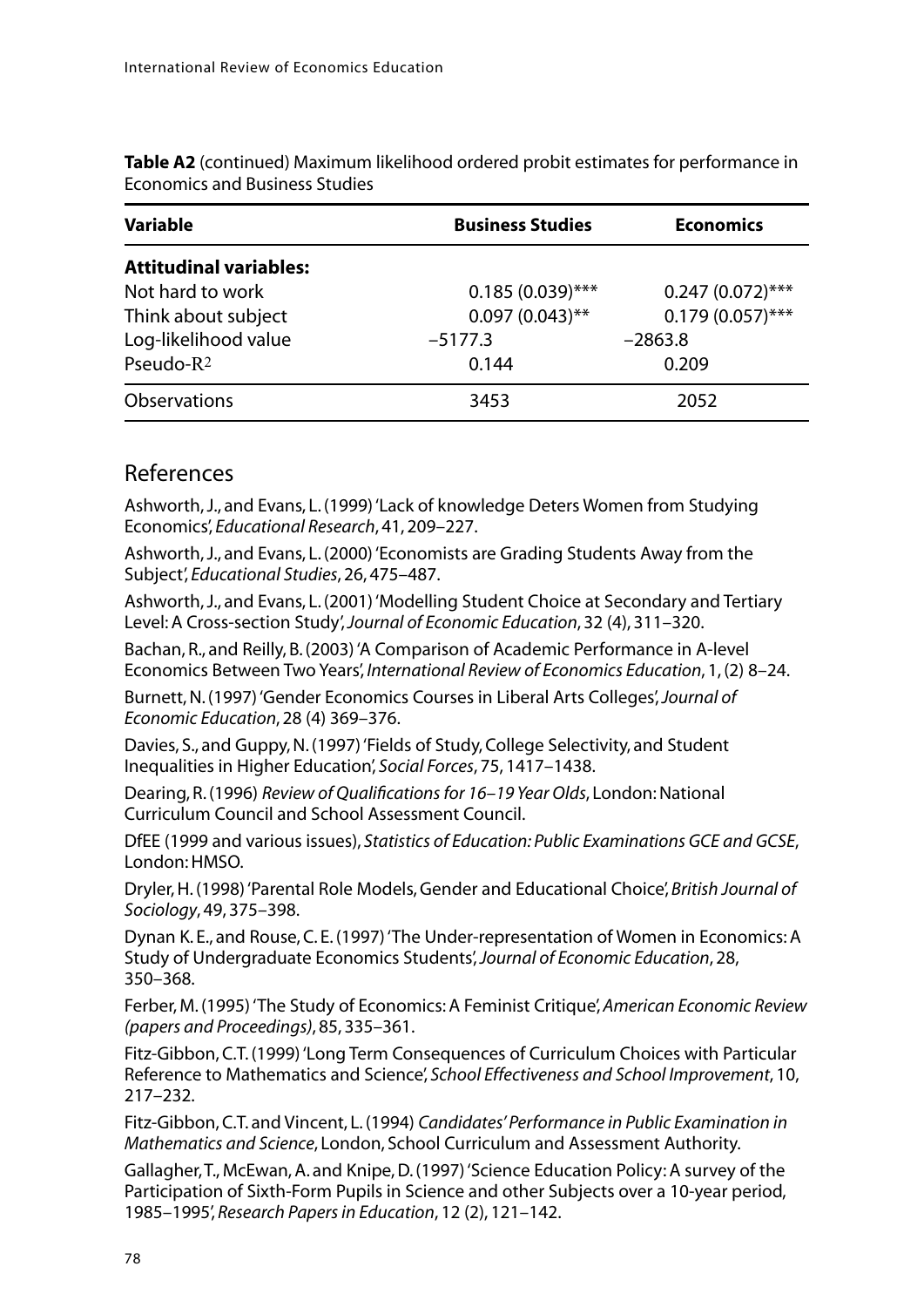Garratt, L. (1986) 'Gender Differences in Relation to Science Choice at A level', *Educational Review*, 38 (1), 67–77.

Garratt, L. (1985) 'Factors Affecting Subject Choice at A-level', *Educational Studies*, 11 (2), 127–132.

Greene B. (1997) 'Verbal Abilities, Gender and the Introductory Economics Course: A New Look at Old Assumptions',*Journal of Economic Education*, 28 (Winter), 13–30.

Hansen, M. (1997) 'Social and Economic Inequality in the Educational Career: Do the Effects of Social Background Characteristics Decline', *European Sociological Review*, 13, 305–321.

Horvath, J., Beaudin, B. Q. and Wright, S. P. (1992) 'Persisting in the Introductory Economics Course: An Exploration of Gender Differences',*Journal of Economic Education*, 23, 101–108.

Jensen, E. and Owen, L. (2000) 'Why Are Women Reluctant Economists? Evidence from Liberal Arts Colleges',*American Economic Review Papers and Proceedings*, 90, 466–470.

Jonsson, J. (1999) 'Explaining Sex Differences in Educational Choice: An Empirical Assessment of a Rational Choice Model', *European Sociological Review*, 15, 391–404.

McEwan, A., Curry, C. A. and Watson, J. (1986) 'Subject Preference at A level in Northern Ireland', *European Journal of Science Education*, 8(1), 39–49.

Reilly B. and Bachan, R. (2005) 'A Comparison of A-level Performance in Economics and Business Studies: How Much More Difficult is Economics?', *Education Economics*, 13 (1), 85–108.

Royal Society (2005) 'A-level science entries still a cause for concern', Press Release, www.royalsoc.ac.uk/news, accessed 18 August 2005.

Ryrie, A. C. (1981) 'Rules and Results: A Study of Later Years Schooling', *SCRE Publication No. 75*, Sevenoaks: Hodder and Stoughton.

Stables, A. and Stables, S. (1995) 'Gender Differences in Students Approaches to A-level Subjects: A Study of First-year A level Students in a Tertiary College', *Educational Research*, 37 (1), 39–51.

Stables, A. and Wikeley, F. (1997) 'Changes in Preference for and Perceptions of Relative Importance of Subjects During a Period of Educational Reform', *Educational Studies*, 23, 393–403.

Werfhorst, H., Sullivan, A. and Cheung, S. (2002) 'Social Class, Ability and Choice of Subjects in Secondary and Tertiary Education in Britain',*Mimeo*, Nuffield College Oxford. Available at http://www.nuff.ox.ac.uk/users/werfhorst/

Williams, M.L.,Waldauer, C. and Duggal, V.G. (1992) 'Gender Differences in Economic Knowledge:An Extension of the Analysis',*Journal of Economic Education*, 23, 219–231.

#### Notes

All the awarding bodies in England introduced the new two-year A-level award in 2000.The AS award is aimed at broadening the candidate's range of studies (students in their first year of study are able to study, in most cases, up to five AS courses), postponing specialism until the second year of study.The AS accounts for 50% of the full A-level award and was first awarded in August 2001. Students are then able to choose which courses they intend to continue with after their first year of study (usually up to three) leading to the full A-level qualification in their second year of study. It should be noted that there are six grade classifications at A-levels: from a grade A (highest pass grade) to a grade E (lowest pass grade) and N/U (failure).